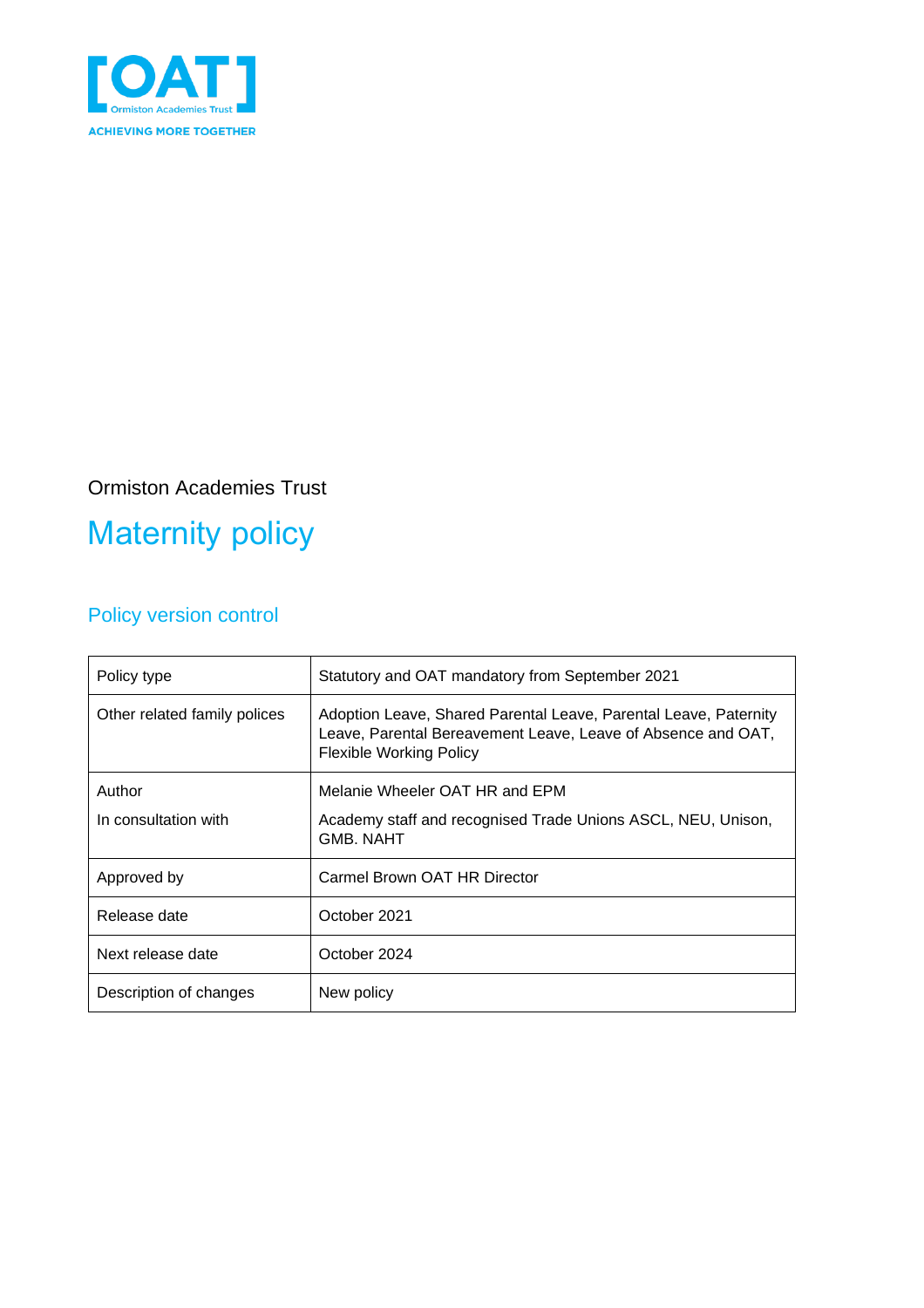

# **Contents**

| 1.  |             |
|-----|-------------|
| 2.  |             |
| 3.  |             |
| 4.  |             |
| 5.  |             |
| 6.  |             |
| 7.  |             |
| 8.  |             |
| 9.  |             |
| 10. |             |
| 11. |             |
| 12. |             |
| 13. |             |
| 14. |             |
| 15. |             |
| 16. |             |
|     |             |
|     |             |
|     |             |
|     |             |
|     |             |
|     |             |
|     |             |
|     |             |
|     | $\dots$ .20 |
|     |             |
|     |             |
|     |             |
|     |             |
|     |             |
|     |             |
|     |             |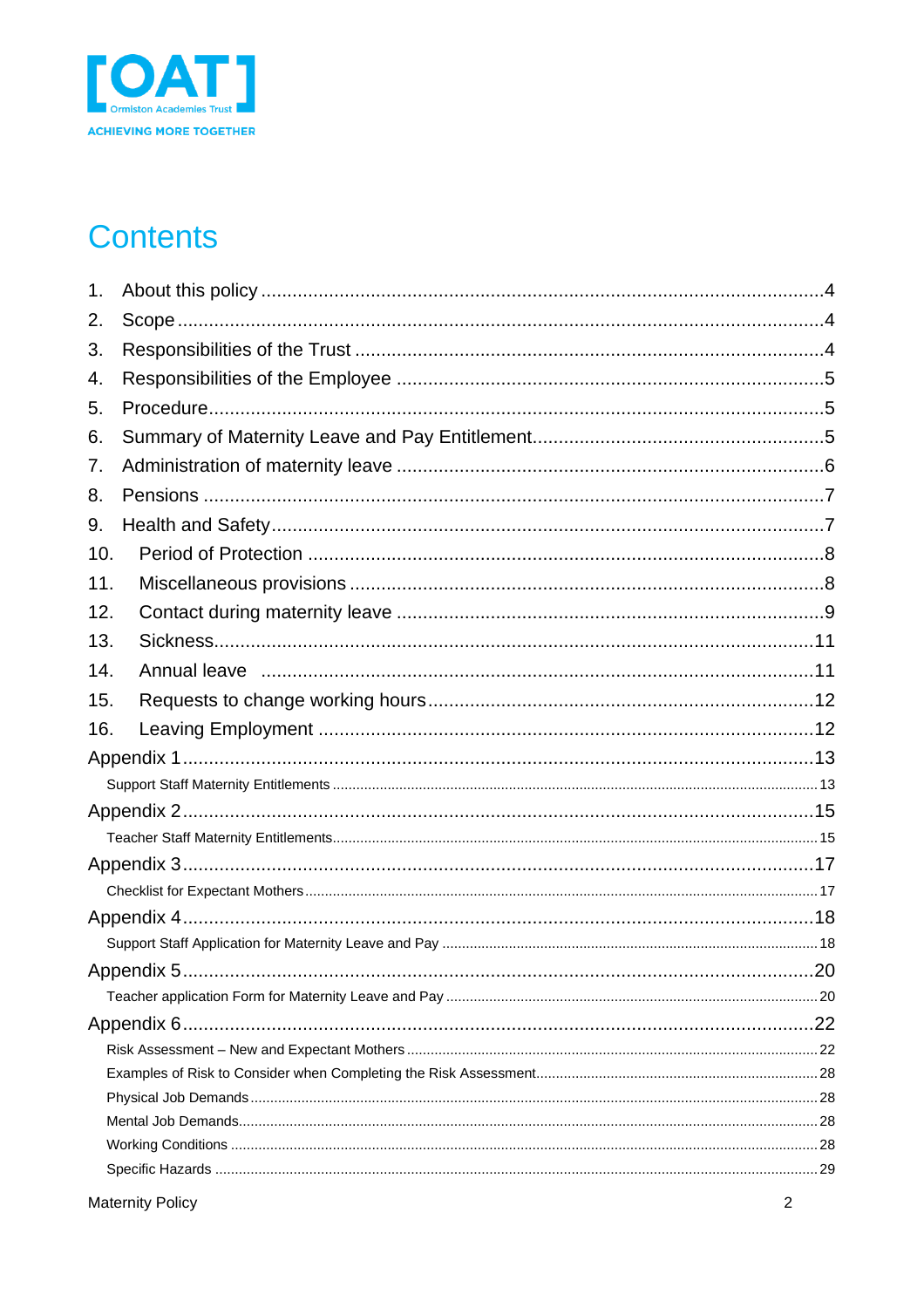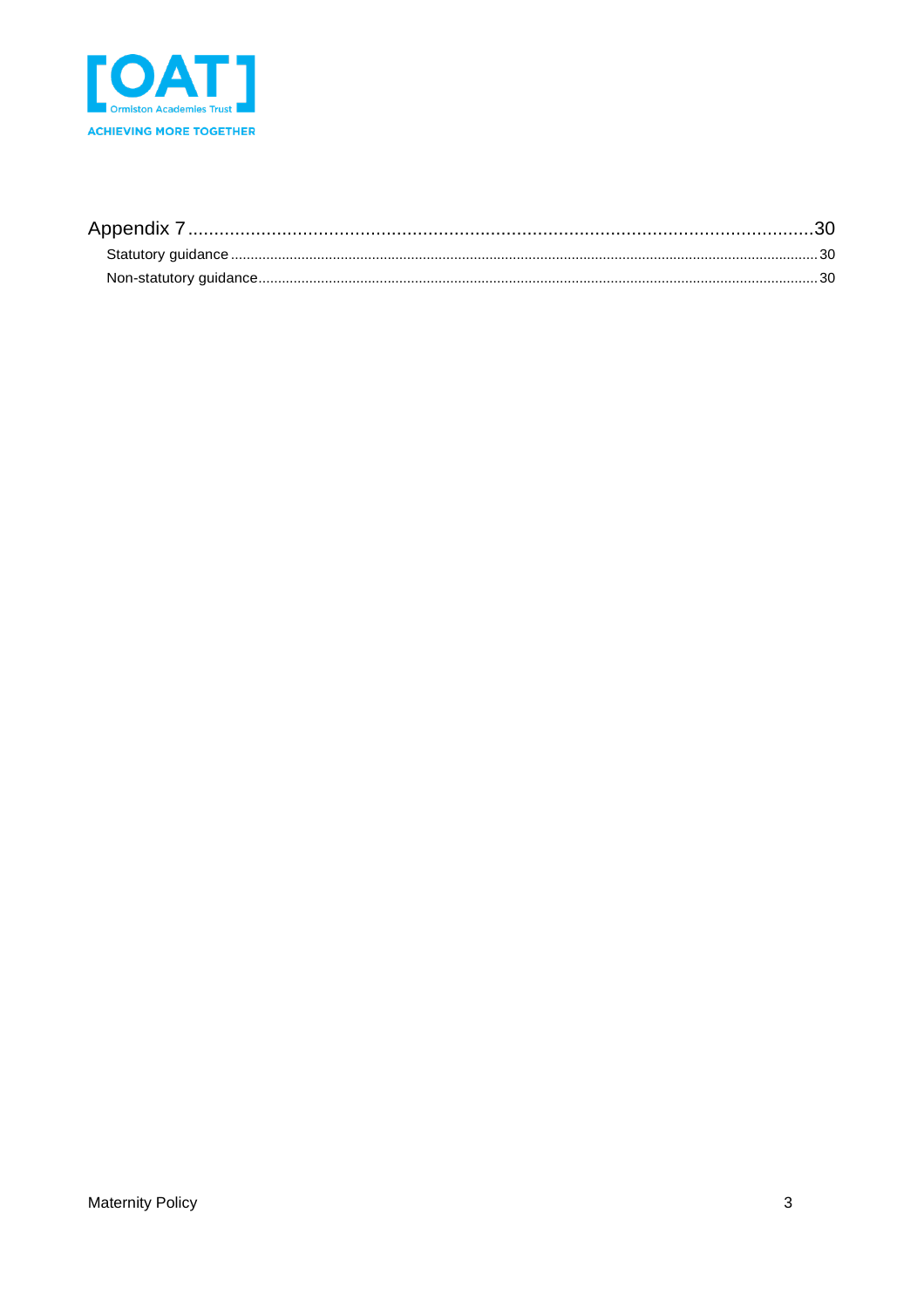

## <span id="page-3-0"></span>1.About this policy

- 1.1. Ormiston Academies Trust recognises its legal obligations with regards to maternity entitlements and is committed to supporting best practice in relation to maternity provision.
- 1.2. Employees have certain statutory maternity rights, including the right to maternity leave, maternity pay and to return to work after their baby is born. In addition to the statutory provisions the Trust operates a contractual maternity scheme for eligible teachers and support staff, based on the Green Book and Burgundy Book.
- 1.3. OAT is committed to ensuring the health, safety and welfare of all employees including those that are pregnant and breastfeeding employees.
- 1.4. The Trust recognises that employees have protection against detriment, disadvantage, unfair treatment or dismissal arising from pregnancy or maternity leave.
- 1.5. This policy and procedure explains:
	- 1.5.1.The entitlements and benefits for pregnant employees and new mothers.
	- 1.5.2.The requirements and procedures employees will need to comply with in order to obtain maternity benefits.
- 1.6. Employees are advised to read this document carefully as failure to follow the procedures could impact on maternity benefits, the academy HR Manager or Finance Manager will be able to help with any questions.

# <span id="page-3-1"></span>2.Scope

- 2.1. This policy and procedure is applicable to all employees of Ormiston Academies Trust, Head Office and academies,
- 2.2. Maternity rights apply equally to full-time and part-time employees regardless of how many hours worked, provided qualifying conditions are satisfied.

## <span id="page-3-2"></span>3.Responsibilities of the Trust

- 3.1. To comply with statutory and contractual provisions relating to maternity leave and pay.
- 3.2. To take due regard of the health, safety and welfare of pregnant Employees.
- 3.3. Not to disadvantage an employee for exercising their maternity rights.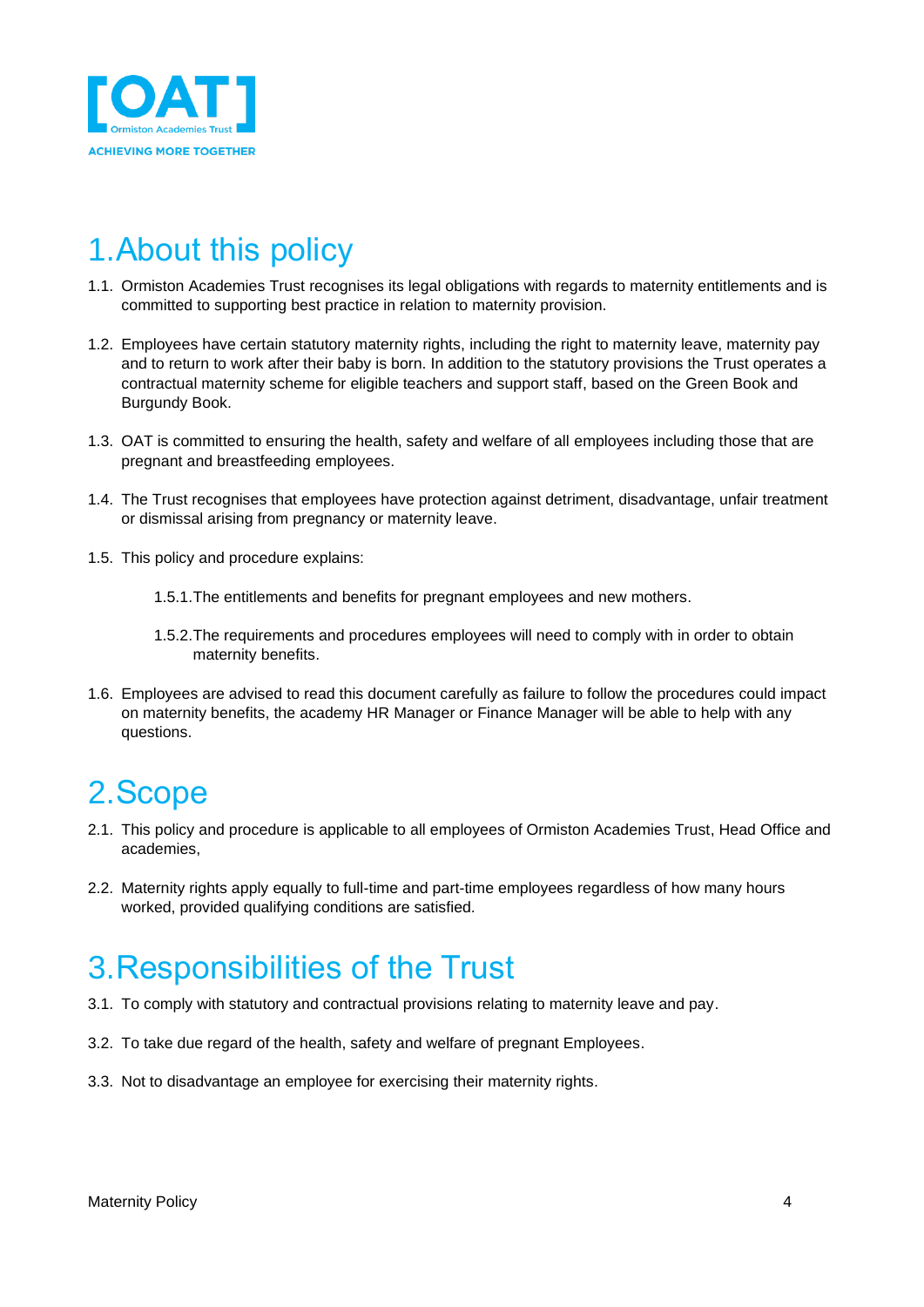

## <span id="page-4-0"></span>4.Responsibilities of the Employee

- 4.1. To comply with the notification arrangements and timescales set out within this document and for teachers within the Burgundy book
- 4.2. To maintain reasonable contact with the Principal/Line Manager and advise the Trust as soon as is practicable should their intentions regarding maternity leave change.
- 4.3. It is advisable that employees notify their Principal/Line Manager as early as possible so that a risk assessment can be completed, and maternity pay information can be shared.

### <span id="page-4-1"></span>5.Procedure

- 5.1. Maternity Leave Entitlements
	- 5.1.1.Employees are entitled to take up to 52 weeks maternity leave regardless of their length of service. Maternity leave is comprised of:
		- 26 weeks ordinary maternity leave
		- 26 weeks additional maternity leave
- 5.2. Additional maternity leave immediately follows ordinary maternity leave with no gap in between.
- 5.3. The law requires that all employees take a minimum of 2 weeks compulsory maternity leave immediately after the birth of their child during which time they are not permitted to work.
- 5.4. Employees may also take parental leave, please refer to the Parental Leave Policy for more information.

### <span id="page-4-2"></span>6.Summary of Maternity Leave and Pay Entitlement

- 6.1. Entitlement to maternity leave and pay for all categories of employees, including part time staff.
	- 6.1.1.All employees are entitled to take up to one year (52 weeks) maternity leave from day one of employment. The 52 weeks leave consists of 26 weeks Ordinary Maternity Leave (OML) followed continuously by 26 weeks Additional Maternity Leave (AML). An employee cannot return to work earlier than two weeks after childbirth.
	- 6.1.2.The statutory requirement is for the employee to notify the employer of the intention to take maternity leave by **15 weeks before the Expected Week of Childbirth (EWC) or as soon as is reasonably practicable**. The employer is required to respond in writing to the request within **28 days** of the request being made.
	- 6.1.3.There is a requirement to give the employer **at least 28 days' notice** of the date on which the absence will begin.
	- 6.1.4.If the employee wants to change the start date of their maternity leave, she must give the employer 28 days' notice, or agree a new date.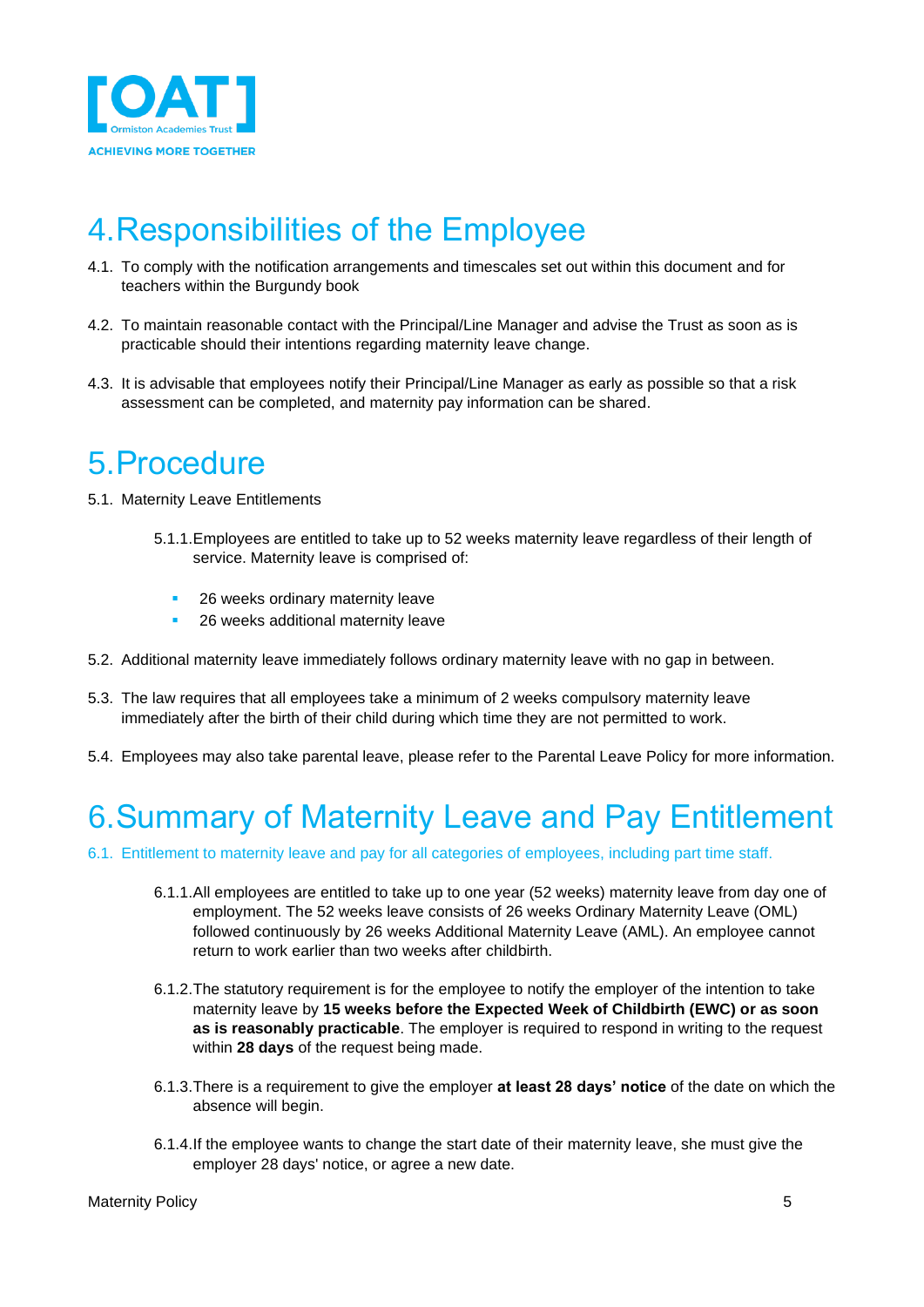

- 6.1.5.If the employee wishes to resign her employment the **normal contractual notice period applies**.
- 6.1.6.The employee is not required to give notice of her intention to return to work following maternity leave unless she returns before the end of the 52 week period, in which case she must give 28 days' notice of her intention to return.
- 6.2. For all categories of employees with **more than 26 weeks service** as at the 15th week before the EWC but less than 1 years' service as at the 11<sup>th</sup> week before the EWC
	- 6.2.1.In addition to the maternity entitlement for employees set out above, for those with more than 26 weeks service as at 15 weeks before the EWC, there is a possible entitlement to be paid Statutory Maternity Pay (SMP), depending on the employee meeting certain conditions.
	- 6.2.2.To qualify for SMP the following conditions must be met:
		- The employee must have been continuously employed by her current employer for at least 26 weeks by the beginning of the 15th week before the EWC. This 15th week is called the qualifying week.
		- The employee must have average weekly earnings in the calculation period (which is the eight weeks or two months before the end of the qualifying week) at or above the lower earnings limit for payment of National Insurance contributions. The lower earnings limit is reviewed in the April of each year. For rates and allowances, please visit; National Insurance contributions – GOV.UK [\(www.gov.uk](http://www.gov.uk/) )
		- The employee must still be pregnant at the 11th week before the EWC or have had the baby by that time.
	- 6.2.3.If an employee is not entitled to SMP then their employer should give them a SMP1 form so she can claim Maternity Allowance (MA). The address to send the form to, when completed will be on the SMP1.
- 6.3. For all categories of employees with **more than 1 calendar years' service** as at the 11th week before the EWC
	- 6.3.1. For those employees with more than 1 years' service as at the  $11<sup>th</sup>$  week before the EWC, in addition to the above maternity leave and pay entitlements there is an entitlement to receive contractual maternity pay in line with the conditions of service for either teaching staff or support staff.
- 6.4. A summary of the entitlements and obligations to maternity leave and pay for employees is set out in **Appendices 1 and 2.**

# <span id="page-5-0"></span>7.Administration of maternity leave

7.1. When the employee notifies the Principal/Line Manager that she is pregnant she should be given the appropriate maternity leave application form and summary of entitlements**. See Appendix 3 for Checklist for employees.**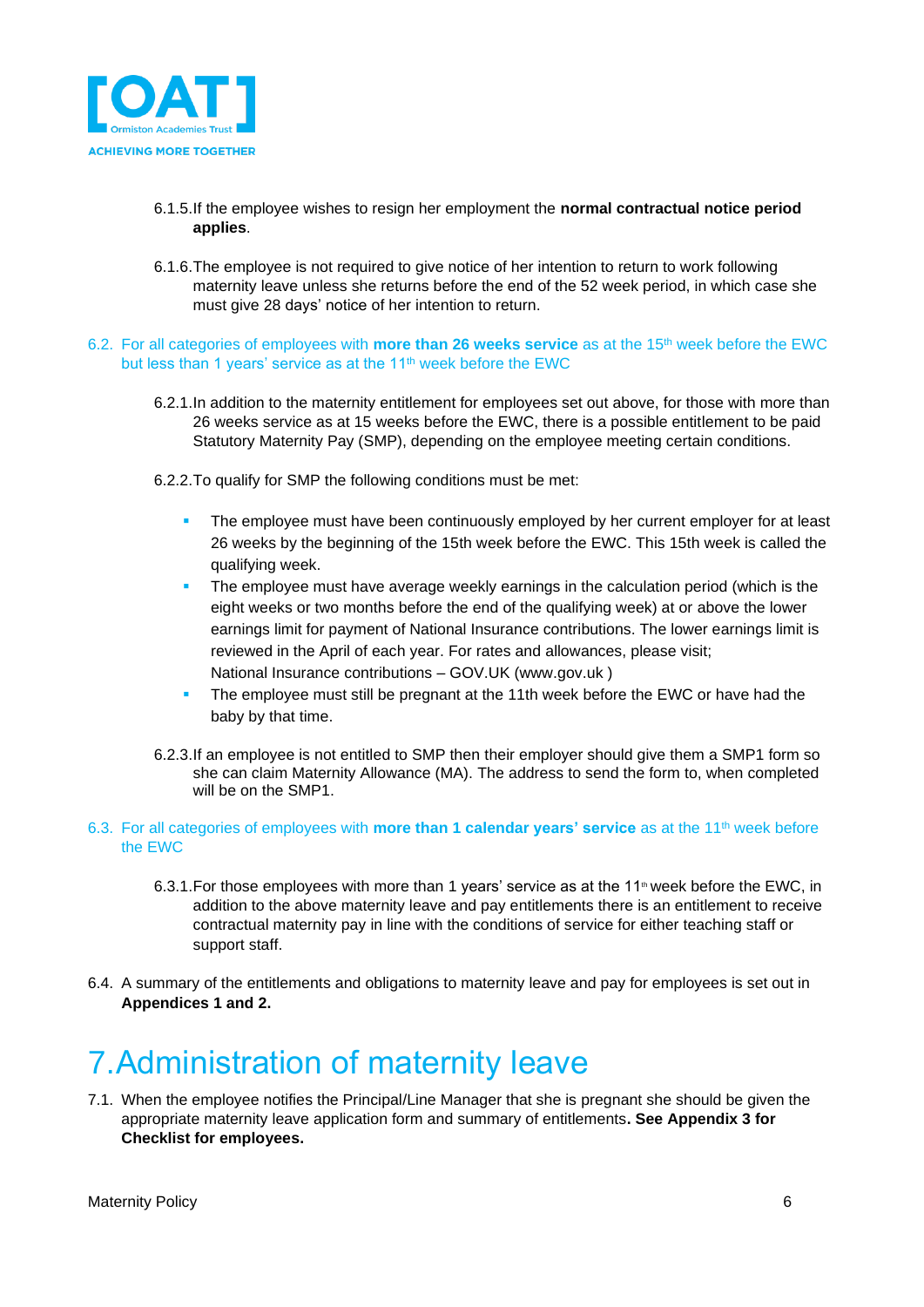

- 7.2. Ormiston Academies Trust is advised to make it clear that it is the responsibility of the employee to notify the Trust by, at the latest, the 15<sup>th</sup> week before the EWC, of the intended date maternity leave is to commence. Should the employee decide she intends to commence maternity leave at an earlier date, she is required to give a minimum of 28 days' notice of the revised date. **See Appendix 4 and 5** for Application for Maternity Leave and Pay templates.
- 7.3. When the Principal/Line Manager has received formal confirmation of an employee's intention to take maternity leave, the completed maternity application form should be forwarded to payroll immediately to enable a response to be sent to the employee within the statutory required 28 days.
- 7.4. A certificate of pregnancy from a registered medical practitioner or midwife (MATB1) should also be provided to the employer/HR. The MATB1 is not issued until the 20th week before the EWC.
- 7.5. If the employee chooses to return before the end of the 52 weeks maternity leave period, she is required to give a minimum of 28 days' notice of the revised return date, in writing, to the Principal/Line Manager.
- 7.6. When the employee has informed the Academy/HO of the above, then the HR Adviser for the Academy/HO should be notified via the payroll portal in order that any maternity cover arrangements may be terminated and the employee's normal pay re-commenced as appropriate.

### <span id="page-6-0"></span>8.Pensions

- 8.1. Members of the Teachers' Pension Scheme (TPS) and Local Government Pension Scheme (LGPS) will pay contributions based on the actual maternity pay received during the first 39 weeks of the maternity pay period.
- 8.2. During unpaid maternity leave the employer shall not make any payments into the pension scheme and the employee will no longer continue paying contributions. Employees should seek further information from the relevant pension scheme in respect of their options to enhance contributions for the period of unpaid maternity leave.

# <span id="page-6-1"></span>9.Health and Safety

- 9.1. Pregnant employees must be given specific health and safety protection under UK Health and Safety Legislation.
- 9.2. Employers must assess all workplaces for risks to the health and safety of their employees and others affected by their work activities. In particular, they must consider if there are specific or enhanced risks for new and expectant mothers who are defined as "an employee who is pregnant, who has given birth or miscarried within the previous six months, or who is breast feeding". Such risks would include exposure to certain harmful substances or microbial agents/infectious diseases; extremes of heat and cold; noise; movement and posture; lifting/handling loads; and potential exposure to violence (including verbal abuse).
- 9.3. Once informed in writing of an employee's pregnancy, The Principal/Line Manager will arrange to carry out a risk assessment with the employee, normally within 10 days, but within a maximum of 28 days of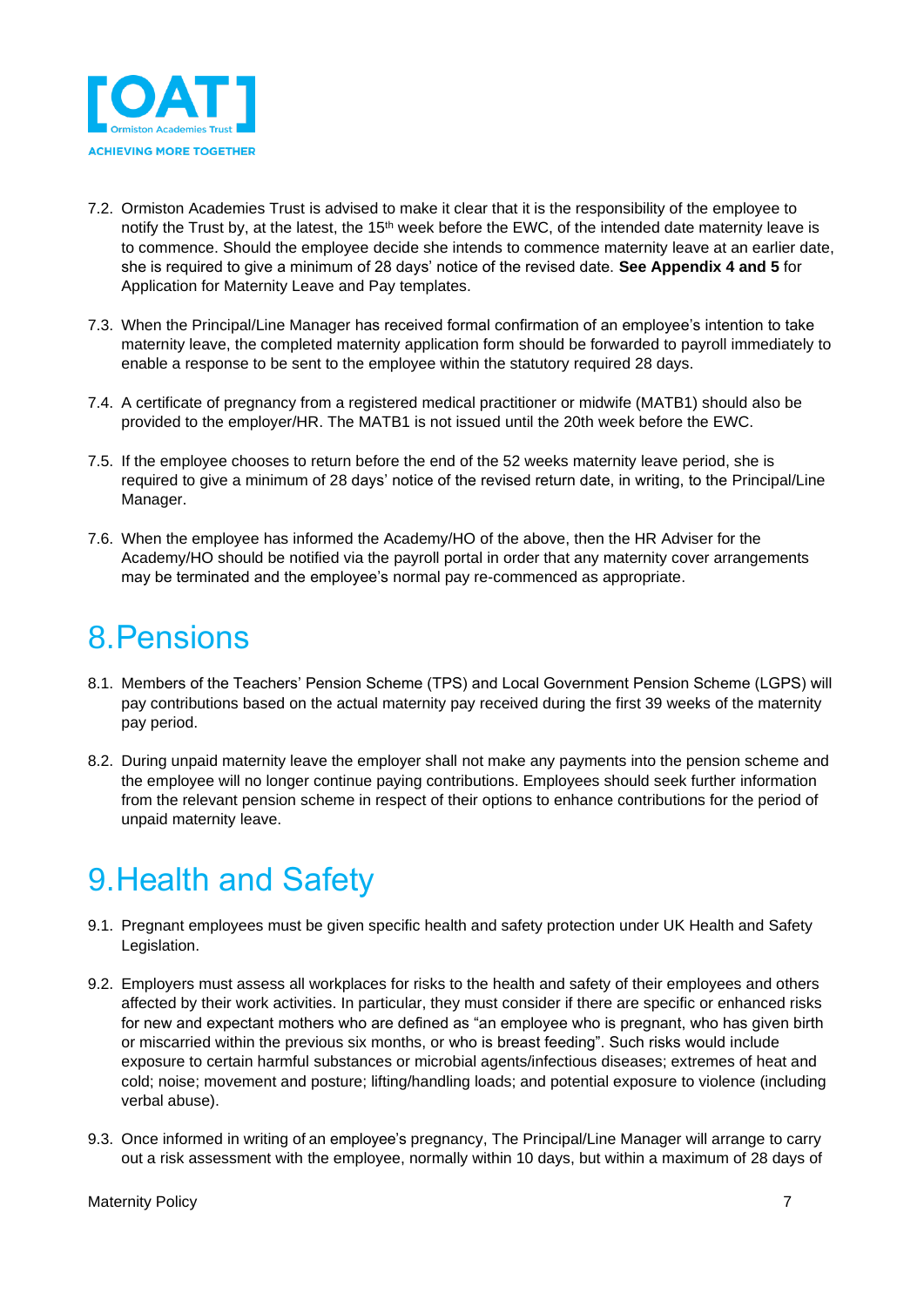

her having notified them of her pregnancy. This will generally be early in your 2nd trimester (around 3 months of pregnancy).

- 9.3.1. The risk assessment must be reviewed at least once before the start of the employees maternity leave, and as a minimum she should arrange to meet the Principal/Line Manager again at around 6 months of pregnancy to discuss any changes in her needs. Additional reviews may be needed depending on how she feels as her pregnancy progresses. A copy of the risk assessment should be held locally by the Principal/Line Manager for ongoing review during this period.
- 9.3.2. The form shown at Appendix 6 will be used, and the assessment will be undertaken in conjunction with the employer unless this is not possible. Control measures and adjustments to her working environment contained within the assessments must be implemented immediately, or within the timescales entered on the assessment
- 9.4. Where an unacceptable risk is identified the employer must take any protective or preventative measures required by other health and safety legislation to remove it. Where this would not prevent the employee from being at risk, a hierarchy of measures should be followed:
	- 9.4.1. If it is reasonable to do so, working conditions or hours of work should be altered to avoid (or minimise) the risk;
	- 9.4.2. If this is not possible, or the risk cannot be avoided by this, the employee should be offered suitable alternative employment on existing, or not substantially less favourable, terms and conditions;
	- 9.4.3. In exceptional circumstances, if no suitable alternative work is available, the employee should be given leave of absence with full pay. If the employee refuses an offer of suitable alternative work, the leave may reasonably be unpaid, HR should be consulted before making a decision about unpaid leave.

## <span id="page-7-0"></span>10. Period of Protection

10.1. These provisions apply from the time the Trust receives written notification that the employee is pregnant until 6 months after the date of childbirth, or until the employee stops breast feeding if she continues to do so beyond this 6 month period. The paid leave of absence provisions will not apply during the maternity leave period. The employee will receive whatever maternity pay she is entitled to as normal.

# <span id="page-7-1"></span>11. Miscellaneous provisions

### **11.1. Ante-natal care**

11.1.1. A pregnant employee has a right to reasonable paid time off to attend ante-natal care appointments. She should produce evidence of appointments if requested to do so by the Employer and follow the LOA process for requesting leave. In order to be entitled to take time off for antenatal care in advance of her MATB1 being issued, she may be asked to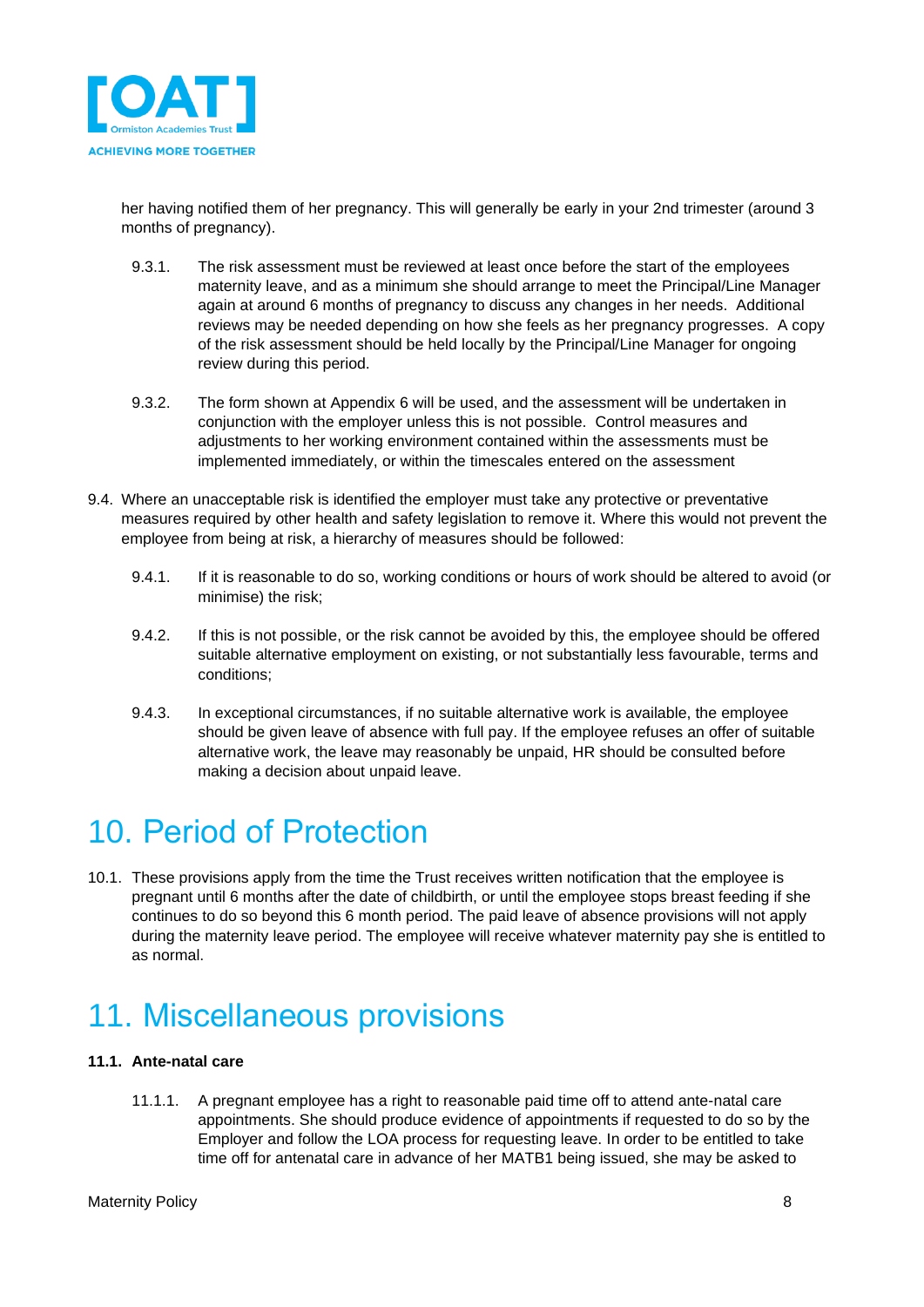

produce a note from her doctor, registered midwife or registered health visitor, stating that she is pregnant.

### **11.2. Pregnancy-related illness**

11.2.1. If a pregnant employee is absent from work due to a pregnancy-related illness in the 4 weeks before the EWC, then the period of maternity leave will commence automatically.

### **11.3. Premature Birth**

11.3.1. Where a baby is born prematurely the employee should ensure that the Principal/Line Manager is informed. The period of maternity leave will commence automatically the day after the birth unless maternity leave had already commenced. Discretion should be used as to whether it is appropriate to extend the maternity leave period or take any other special action as necessary.

### **11.4. Death of a Baby and Still Birth**

11.4.1. If the baby dies or is stillborn after 24 weeks' pregnancy, the employee will retain their entitlement to statutory maternity leave and pay, the Parental Bereavement Policy will also apply. Where this occurs before 24 weeks (miscarriage), consideration as to the circumstances should be made and, where necessary, special leave or sick leave should be granted. The decision should be made with consideration given to the needs of the employee and medical advice.

### **11.5. Dismissal Protection**

11.5.1. The law protects an employee against dismissal when she is pregnant or during maternity leave regardless of hours worked or length of service. Only when a dismissal would have occurred, regardless of the fact that the employee is pregnant or on maternity leave, would a dismissal not be automatically unfair.

### **11.6. Performance Management and Pay Progression**

- 11.6.1. The employees review should be undertaken prior to them going on maternity leave, any discussions around performance management/pay progression should take their maternity leave into account; objectives could/should be adjusted, and any pay progression should be awarded as if your absence did not take place.
- 11.6.2. It is not appropriate for your employer to use keep in touch (KIT) days for appraisal purposes.

## <span id="page-8-0"></span>12. Contact during maternity leave

12.1. Before the employees maternity leave starts, they will be encouraged to discuss their preferred arrangements for remaining in contact with the Principal/Line Manager during maternity leave. The Principal/Line Manager may reserve the right, in any event, to maintain reasonable contact with the employee from time to time during her leave, to see how she is and to provide any important updates at work she should be aware of. This may be to discuss her plans for return to work, to discuss any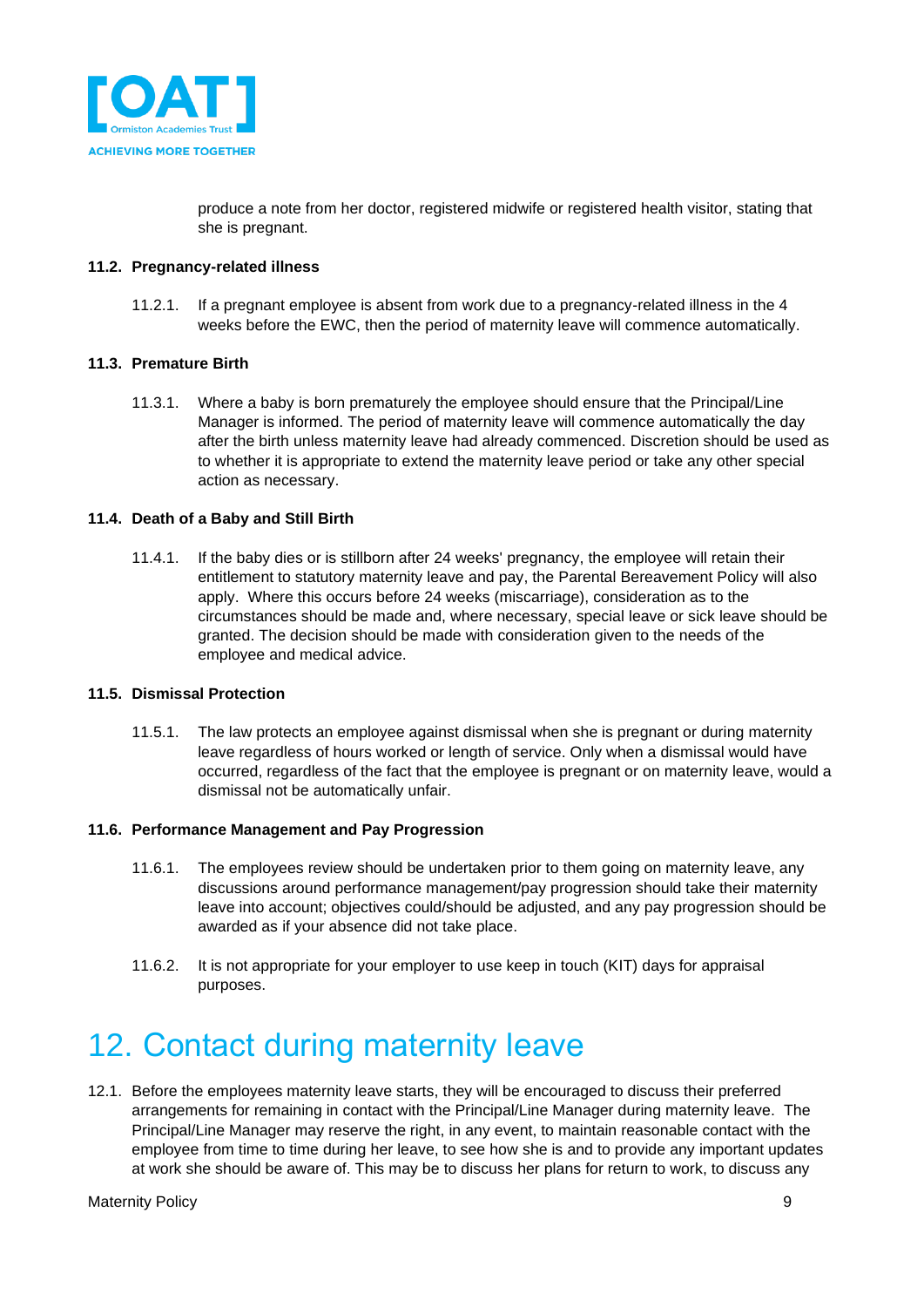

arrangements to be made or training to be offered to ease the return to work, or simply to update her on developments at work during her absence.

### **12.2. Keeping in Touch Days**

- 12.2.1. Employees may, by agreement with their employer, attend work for up to ten days' under their contract of employment during the maternity leave period. These days are known as "Keeping in Touch days" (KIT days). Such days are different to the reasonable contact that employers and employees may make with one another, as during KIT days employees can carry out work for the employer, for which they may be paid.
- 12.2.2. Any work done on any day during the maternity pay or maternity leave period will count as a whole KIT day, up to the 10 day maximum. In other words, if an employee comes in for a one-hour training session and does no other work that day, she will have used one of her KIT days.
- 12.2.3. The type of work that the employee undertakes on a KIT days is a matter for agreement between the two parties. They may be used for any activity which would ordinarily be classed as work under the woman's contract.
- 12.2.4. The employee may be paid for the work undertaken during KIT days without loss of SMP. The rate of pay is a matter for agreement with the employer. However, when determining the rate of pay for each KIT day, the employer must be mindful of equal pay considerations. Please contact your HR Advisor if you require further information.

### **12.3. Returning to Work**

- 12.3.1. Employees should notify the Principal/Line Manager of the date they intend to return to work. Unless we are otherwise notified, the return to work date will be the first working day after the end of the 52 weeks maternity leave.
- 12.3.2. This date will be confirmed before commencing maternity leave. An Employee will not receive any further notification and it is expected that they will return to work on this date.

### **12.4. The Right to Return**

- 12.4.1. After the period of ordinary leave, an Employee has the right to return to the same job on terms and conditions no less favorable than if she had not been absent.
- 12.4.2. After additional maternity leave, an Employee will have the right to return to the same job or, if not reasonably practical, an appropriate alternative job.
- 12.4.3. Exceptions may occur where there is for instance, a redundancy or at the end of a fixed term or temporary contract. In these circumstances appropriate consultation will take place with the employee and they will be offered suitable alternative work, where available.

#### **12.5. Returning to Work Early**

12.5.1. If an Employee wishes to return to work early or change the previously notified date of return – she must give at least 28 days' notice of this alternative date.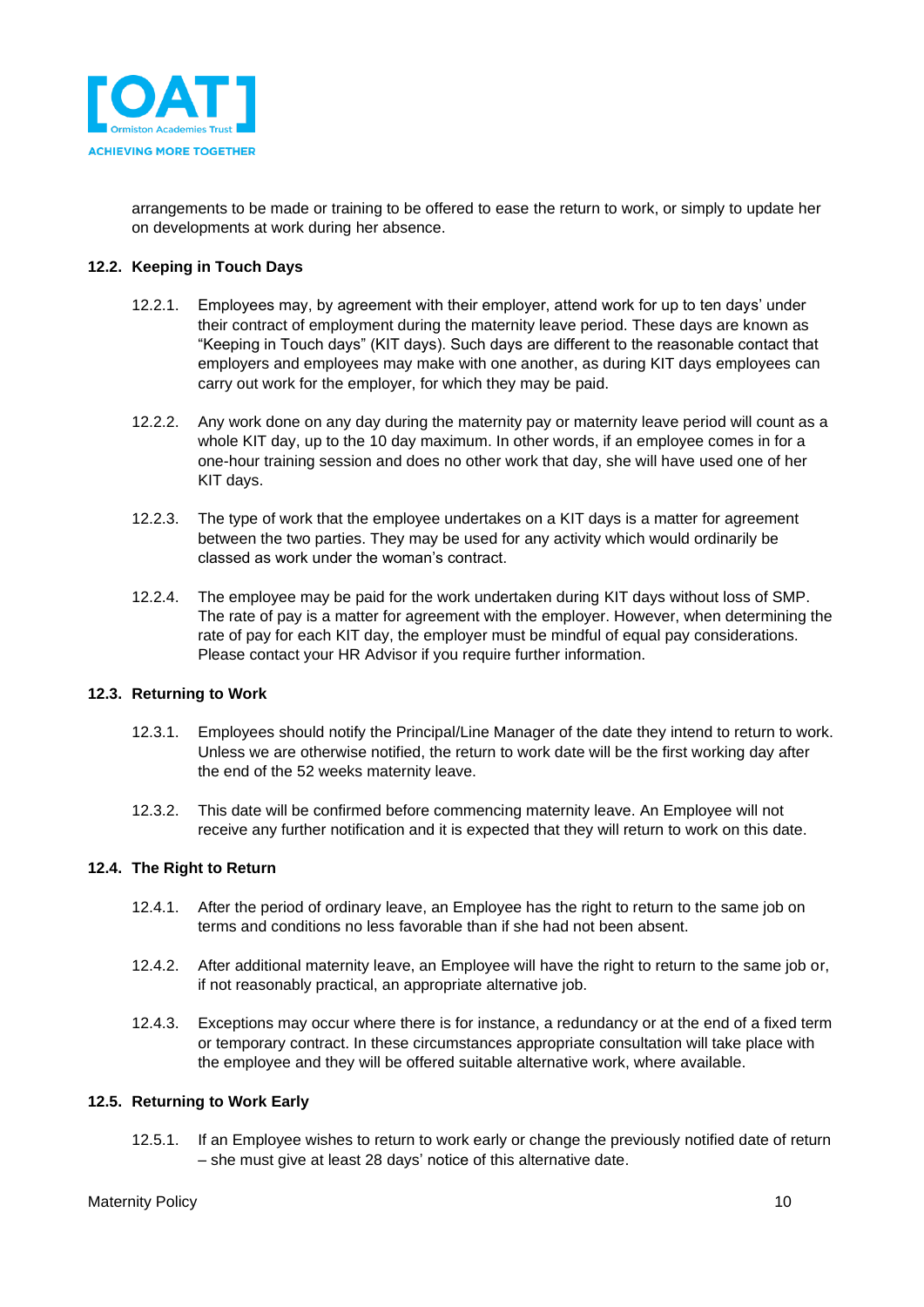

- 12.5.2. Should an Employee fail to give the required notice, the Principal/Line Manager may postpone the date of return until the required notice has been served. However, the notice period cannot extend the period of leave beyond the original maximum duration of the maternity leave.
- 12.5.3. An Employee may return to work during the Trust closure period subject to giving the required notice.

### **12.6. Arrangements on return to work**

- 12.7. Facilities for breastfeeding and for expressing /storing milk at the Trust.
	- 12.7.1. If an employee is planning on breastfeeding or expressing/storing milk at the Academy/HO upon their return to work they should arrange to discuss the provisions with the Principal/Line Manager prior to returning. A risk assessment will be completed to consider whether there are any specific risks to the employee as long as she is breast feeding, and if she works with dangerous substances such as organic mercury. Provisions will be provided in line with the ACAS guidelines.

### **12.8. Rest Facilities**

12.8.1. Rest facilities for new mothers will be sympathetically considered especially where an employee returns to work within the first 39 weeks after the birth of their child or is still breast feeding. In such cases employees should discuss with the Principal/Line Manager, prior to returning to work, any support needed.

### <span id="page-10-0"></span>13. Sickness

13.1. Where an employee is ill whilst on a period of maternity leave they will not be entitled to sick leave. Where an employee is unable to return to work due to illness, maternity leave is not extended but normal sickness procedures apply.

## <span id="page-10-1"></span>14. Annual leave

- 14.1. Teachers are entitled to a minimum of 28 days paid leave per year, the employees manager can direct this to be taken during school closure periods. Due to the number of school closure days in each academic year it is unlikely that there would not be sufficient time for these to be taken in the same/following academic year.
- 14.2. Full year Support Staff continue to accrue all their paid annual leave (including bank holidays where applicable) while on maternity leave. An employer must ensure that an employee is able to take all their annual leave which can be added to the end of their maternity leave or added to the next years entitlement.
- 14.3. Term Time Only Support Staff are paid holiday pay within their monthly wage, when they are on maternity leave any accrued holiday will be calculated and paid on a monthly basis.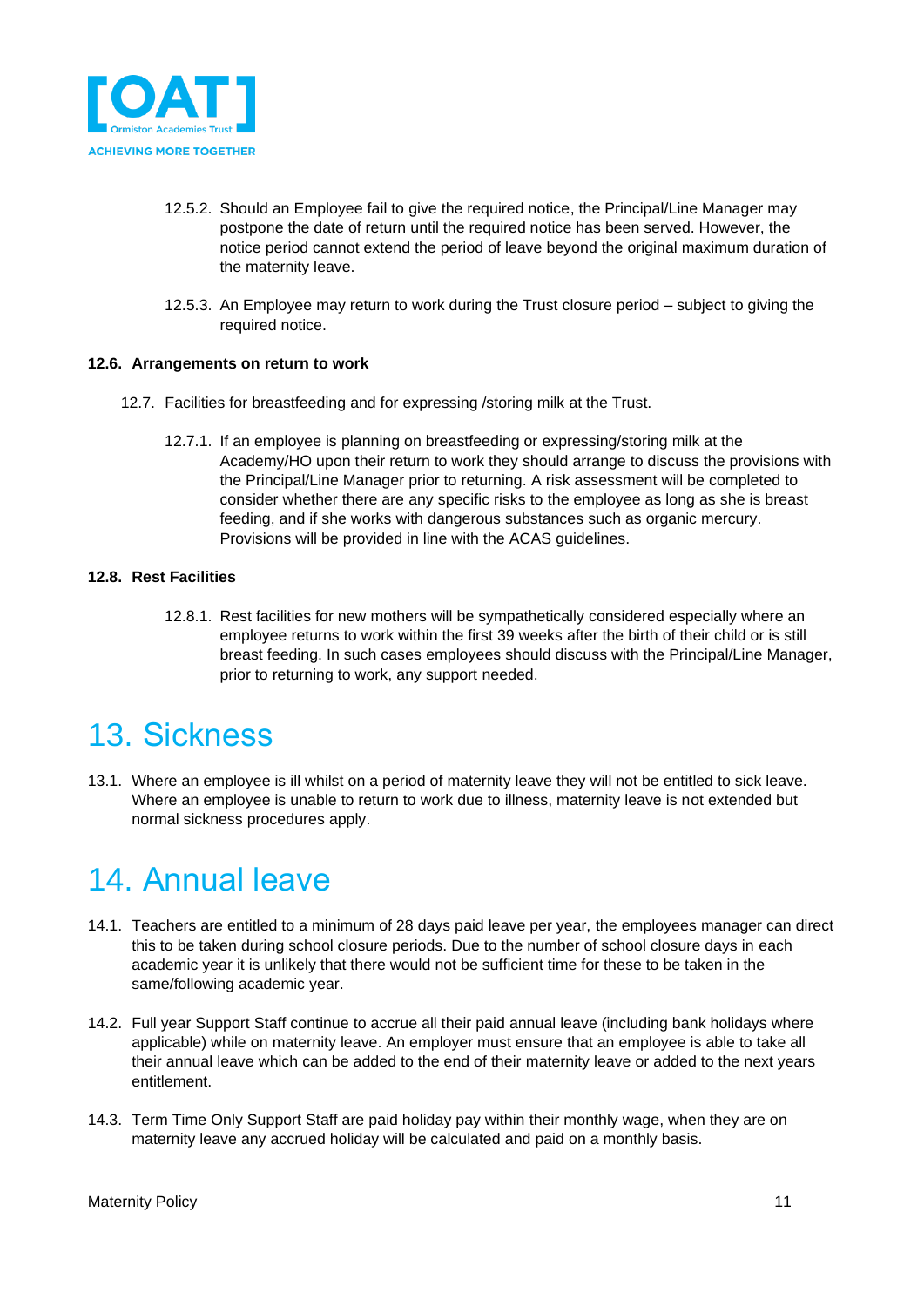

## <span id="page-11-0"></span>15. Requests to change working hours

- 15.1. Employee may make a flexible working request to alter their pattern / hours of work at the point of return from maternity leave.
- 15.2. The Principal/Line manager will give careful consideration to any request. Should the request not be accommodated in the business reasons for this will be explained to the employee.
- 15.3. Please refer to the Trust's Flexible Working Policy and procedure for further details.

# <span id="page-11-1"></span>16. Leaving Employment

- 16.1. Should an Employee determine after careful consideration that they no longer wish to return to work following the end of maternity leave, she should formally resign in writing giving the required contractual notice.
- 16.2. Employment will terminate at the end of the period of contractual notice, or, at the end of the Statutory Maternity Pay period, whichever is later.
- 16.3. Should an Employee return to work and then decide to resign, they must give the appropriate contractual notice.
- 16.4. If an employee leaves employment before completing 13 weeks service upon return from maternity leave and has received payment of the 12 weeks half pay, they will be expected to repay the contractual element of any maternity pay.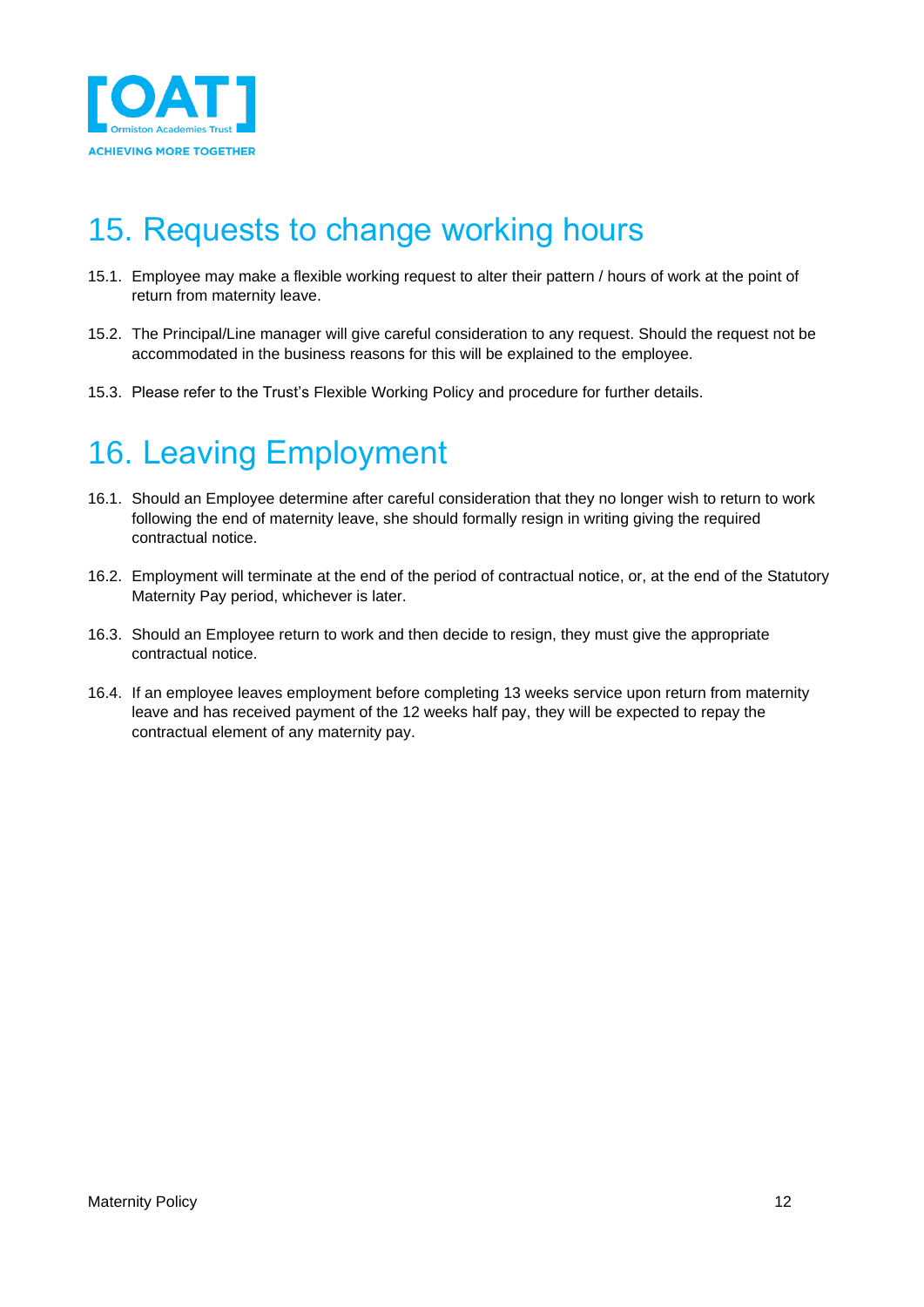

### Appendix 1 Support Staff Maternity Entitlements

<span id="page-12-1"></span><span id="page-12-0"></span>

| What service do I have?                                                                                                                                                                                                                                 | What options are available to<br>me?                                                                  | How much maternity<br>leave am I entitled to?                                                                         | What maternity pay am I entitled to?                                                                                                                                                                 |
|---------------------------------------------------------------------------------------------------------------------------------------------------------------------------------------------------------------------------------------------------------|-------------------------------------------------------------------------------------------------------|-----------------------------------------------------------------------------------------------------------------------|------------------------------------------------------------------------------------------------------------------------------------------------------------------------------------------------------|
| Less than 26 weeks service,<br>irrespective of hours worked,<br>as at the 15 <sup>th</sup> week before the<br>expected week of childbirth<br>(EWC)                                                                                                      | <b>A</b> I would like to return to work                                                               | Up to 52 week's absence<br>in total, starting no sooner<br>than 11 weeks before the<br>expected week of<br>childbirth | Form SMP 1 should be provided from your payroll provider to<br>be submitted to the Benefits Agency who will arrange for<br>Statutory Maternity Allowance to be paid to you, subject to<br>qualifying |
|                                                                                                                                                                                                                                                         | в<br>I would like to resign                                                                           | Not applicable                                                                                                        | As above                                                                                                                                                                                             |
| 26 weeks or more,<br>irrespective of hours worked,<br>as at the 15 <sup>th</sup> week before the<br>expected week of childbirth<br>and less than 1 years'<br>service as at the 11 <sup>th</sup> week<br>before the expected week of<br>childbirth (EWC) | $\mathbf C$ I would like to return to work                                                            | Up to 52 weeks absence<br>in total starting no sooner<br>than 11 weeks before the<br>expected week of<br>childbirth   | Depending on salary and average earnings:<br>6 weeks higher rate SMP at 90% of average earnings followed<br>by 33 weeks lower rate SMP and the remainder unpaid                                      |
|                                                                                                                                                                                                                                                         | <b>D</b> I would like to keep my<br>options open as I may<br>choose to resign or to return<br>to work | Up to 52 weeks absence<br>in total starting no sooner<br>than 11 weeks before the<br>expected week of<br>childbirth   | Depending on salary and average earnings:<br>6 weeks higher rate SMP at 90% of average earnings followed<br>by 33 weeks lower rate SMP and the remainder unpaid                                      |
|                                                                                                                                                                                                                                                         | I would like to resign                                                                                | Not applicable                                                                                                        | Depending on salary and average earnings:<br>6 weeks higher rate SMP at 90% of average earnings followed<br>by 33 weeks lower rate SMP                                                               |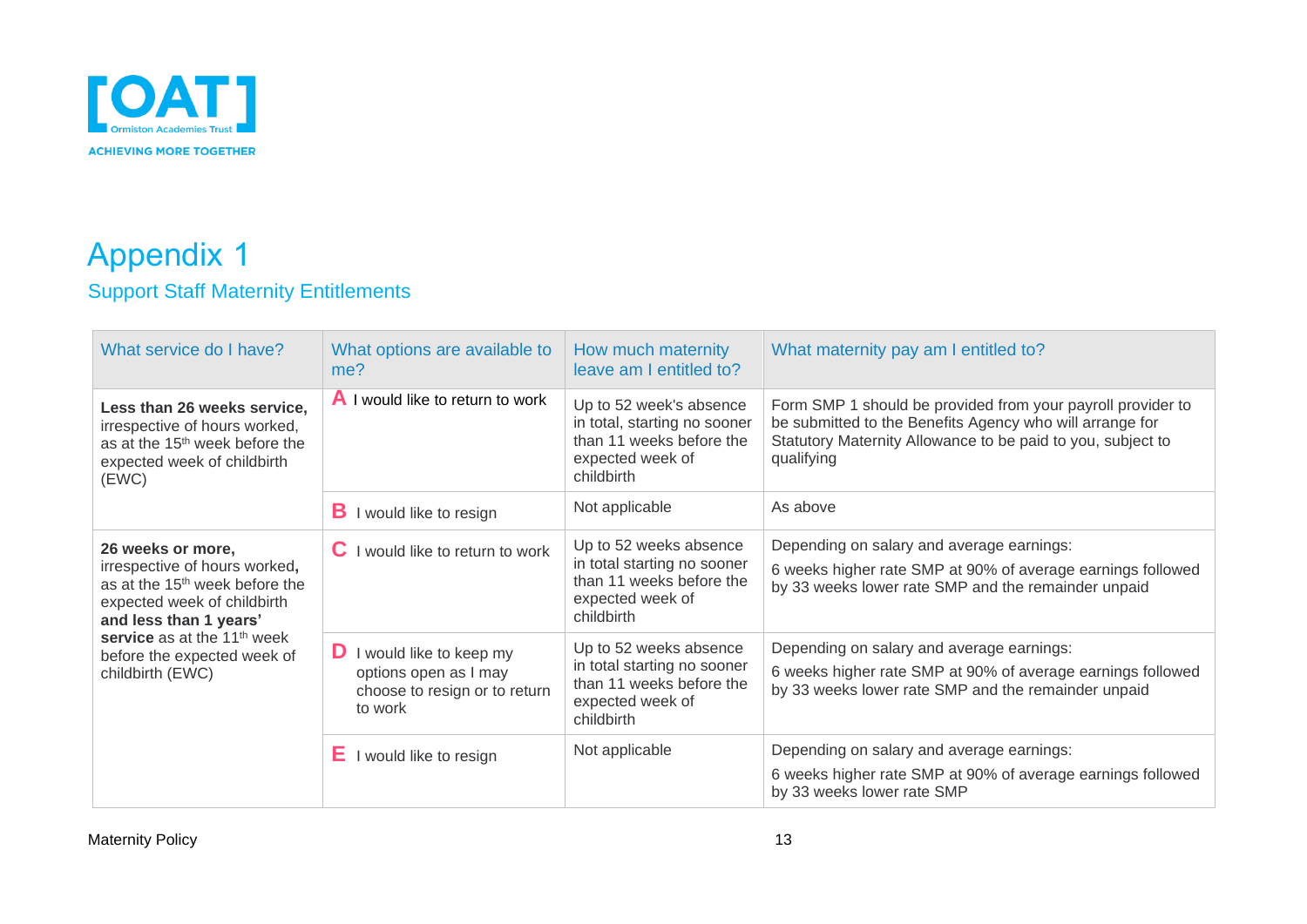

| At least 1 year's continuous<br>service, irrespective of hours<br>worked, as at the 11th week<br>before the expected week of<br>childbirth (EWC) | ۲.<br>I would like to return to work                                                               | Up to 52 weeks absence<br>in total starting no sooner<br>than 11 weeks before the<br>expected week of<br>childbirth | 6 weeks at 100% of contractual full pay followed by 12 weeks<br>half pay.<br>You must return to work for a minimum of 13 weeks otherwise<br>the 12 weeks half pay must be repaid.<br>Plus, depending on salary and average earnings:<br>33 weeks lower rate SMP to be paid alongside the 12 weeks at<br>half pay |
|--------------------------------------------------------------------------------------------------------------------------------------------------|----------------------------------------------------------------------------------------------------|---------------------------------------------------------------------------------------------------------------------|------------------------------------------------------------------------------------------------------------------------------------------------------------------------------------------------------------------------------------------------------------------------------------------------------------------|
|                                                                                                                                                  | <b>G</b> I would like to keep my<br>options open as I may choose to<br>resign or to return to work | Up to 52 weeks absence<br>in total starting no sooner<br>than 11 weeks before the<br>expected week of<br>childbirth | Depending on salary and average earnings:<br>6 weeks at 100% of full pay followed by 33 weeks lower rate<br>SMP and the remainder unpaid<br>12 weeks at half pay will only be paid if you return to work for a<br>minimum of 13 weeks                                                                            |
|                                                                                                                                                  | I would like to resign                                                                             | Not applicable                                                                                                      | Depending on salary and average earnings:<br>6 weeks at 100% of full pay followed by 33 weeks lower rate<br><b>SMP</b>                                                                                                                                                                                           |

SMP - Service for SMP is continuous service with the current employer only and is only payable if employed during the 8-week period 15 weeks before the expected week of childbirth, subject to the qualifying period.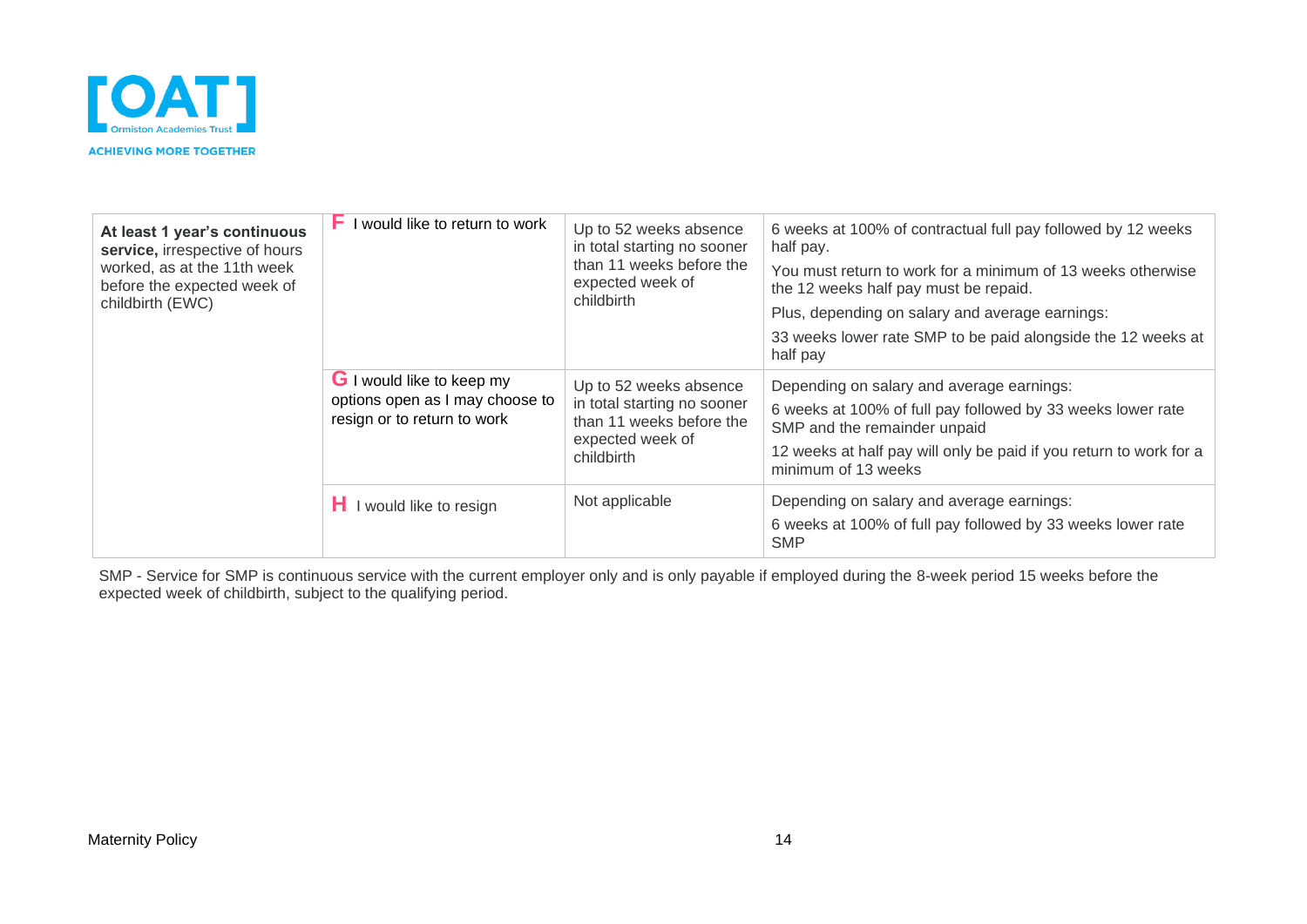

### Appendix 2 Teacher Staff Maternity Entitlements

<span id="page-14-1"></span><span id="page-14-0"></span>

| What service do I<br>have?                                                                                                           | <b>What options are</b><br>available to me?                                                        | How much maternity leave<br>am I entitled to?                                                                    | What maternity pay am I entitled to?                                                                                                                                                              |
|--------------------------------------------------------------------------------------------------------------------------------------|----------------------------------------------------------------------------------------------------|------------------------------------------------------------------------------------------------------------------|---------------------------------------------------------------------------------------------------------------------------------------------------------------------------------------------------|
| Less than 26 weeks<br>service, irrespective of<br>hours worked, as at the<br>15th week before the                                    | A I would like to<br>return to work                                                                | Up to 52 weeks absence in<br>total starting no sooner than<br>11 weeks before the expected<br>week of childbirth | Form SMP 1 should be provided from your payroll provider to be submitted<br>to the Benefits Agency who will arrange for Statutory Maternity Allowance<br>to be paid to you, subject to qualifying |
| expected week of<br>childbirth (EWC)                                                                                                 | would like to<br>в<br>resign                                                                       | Not applicable                                                                                                   | As above                                                                                                                                                                                          |
| 26 weeks or more,<br>irrespective of hours<br>worked, as at the 15th<br>week before the                                              | would like to<br>C.<br>return to work                                                              | Up to 52 weeks absence in<br>total starting no sooner than<br>11 weeks before the expected<br>week of childbirth | Depending on salary and average earnings:<br>6 weeks higher rate SMP at 90% of average earnings followed by 33<br>weeks lower rate SMP and the remainder unpaid                                   |
| expected week of<br>childbirth and less<br>than 1 year's service<br>as at the 11th week<br>before the expected<br>week of childbirth | would like to keep<br>D<br>my options open as<br>I may choose to<br>resign or to return<br>to work | Up to 52 weeks absence in<br>total starting no sooner than<br>11 weeks before the expected<br>week of childbirth | Depending on salary and average earnings:<br>6 weeks higher rate SMP at 90% of average earnings followed by 33<br>weeks lower rate SMP and the remainder unpaid                                   |
| (EWC)                                                                                                                                | would like to<br>Е<br>resign                                                                       | Not applicable                                                                                                   | Depending on salary and average earnings:                                                                                                                                                         |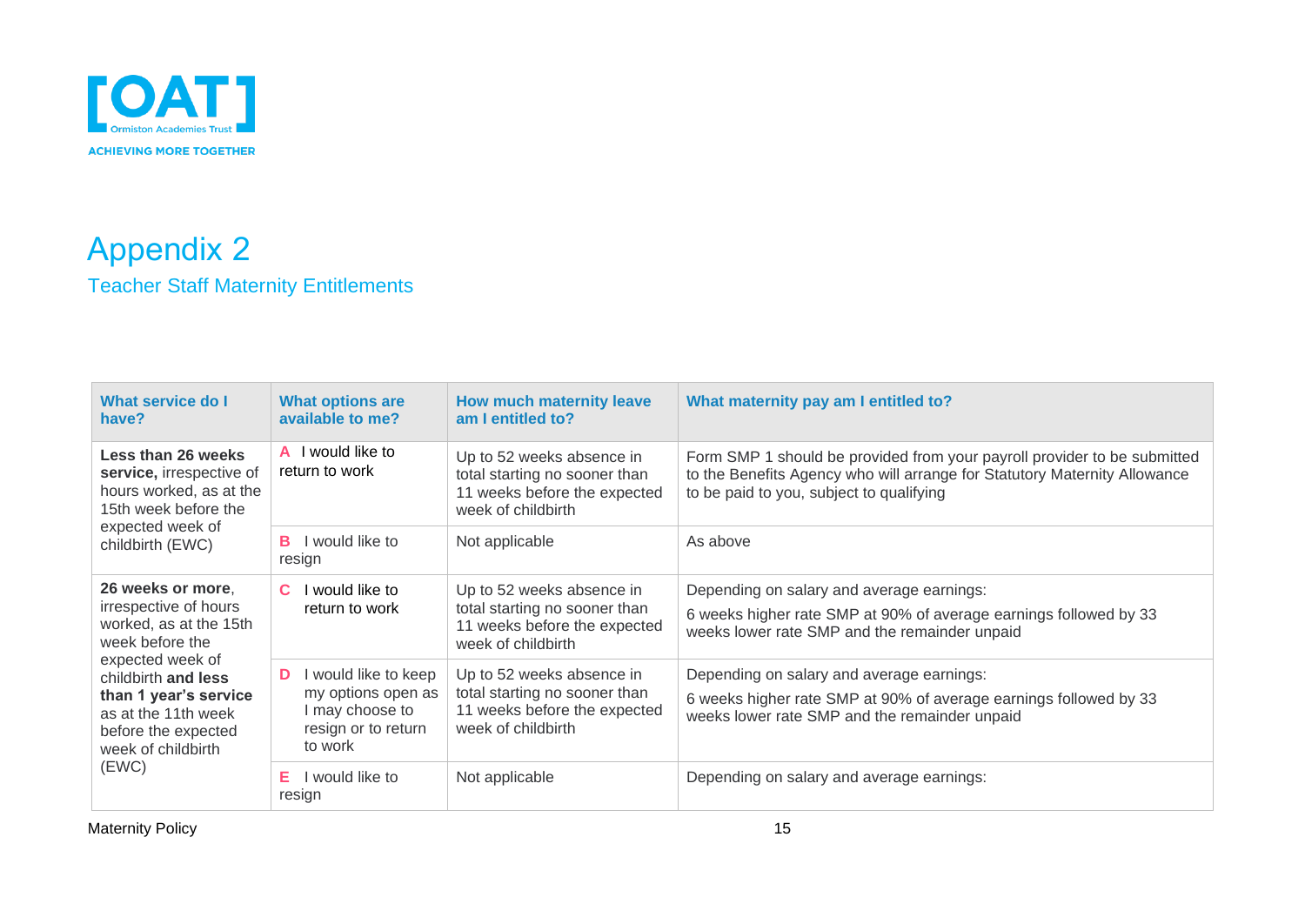

|                                                                                                                                                        |                                                                                                  |                                                                                                                  | 6 weeks higher rate SMP at 90% of average earnings followed by 33<br>weeks lower rate SMP                                                                                                                                                                                                                                |
|--------------------------------------------------------------------------------------------------------------------------------------------------------|--------------------------------------------------------------------------------------------------|------------------------------------------------------------------------------------------------------------------|--------------------------------------------------------------------------------------------------------------------------------------------------------------------------------------------------------------------------------------------------------------------------------------------------------------------------|
| At least 1 year's<br>continuous service,<br>irrespective of hours<br>worked, as at the 11th<br>week before the<br>expected week of<br>childbirth (EWC) | would like to<br>F.<br>return to work                                                            | Up to 52 weeks absence in<br>total starting no sooner than<br>11 weeks before the expected<br>week of childbirth | 4 weeks at full pay and 2 weeks at 90% of full pay followed by 12 weeks<br>half pay.<br>You must return to work for a minimum of 13 weeks otherwise the 12<br>weeks half pay must be repaid.<br>Plus, depending on salary and average earnings:<br>33 weeks lower rate SMP to be paid alongside the 12 weeks at half pay |
|                                                                                                                                                        | would like to keep<br>G.<br>my options open as I<br>may choose to resign<br>or to return to work | Up to 52 weeks absence in<br>total starting no sooner than<br>11 weeks before the expected<br>week of childbirth | 4 weeks at full pay and 2 weeks at 90%<br>Plus depending on salary and average earnings:<br>33 weeks lower rate SMP and the remainder unpaid<br>The 12 weeks at half pay will only be paid if you return to work for a<br>minimum of 13 weeks                                                                            |
|                                                                                                                                                        | I would like to<br>н.<br>resign                                                                  | Not applicable                                                                                                   | 4 weeks at full pay and 2 weeks at 90%<br>Plus depending on salary and average earnings:<br>33 weeks lower rate SMP                                                                                                                                                                                                      |

SMP - Service for SMP is continuous service with the current employer only and is only payable if employed during the 8 week period 15 weeks before the expected week of childbirth, subject to the qualifying period.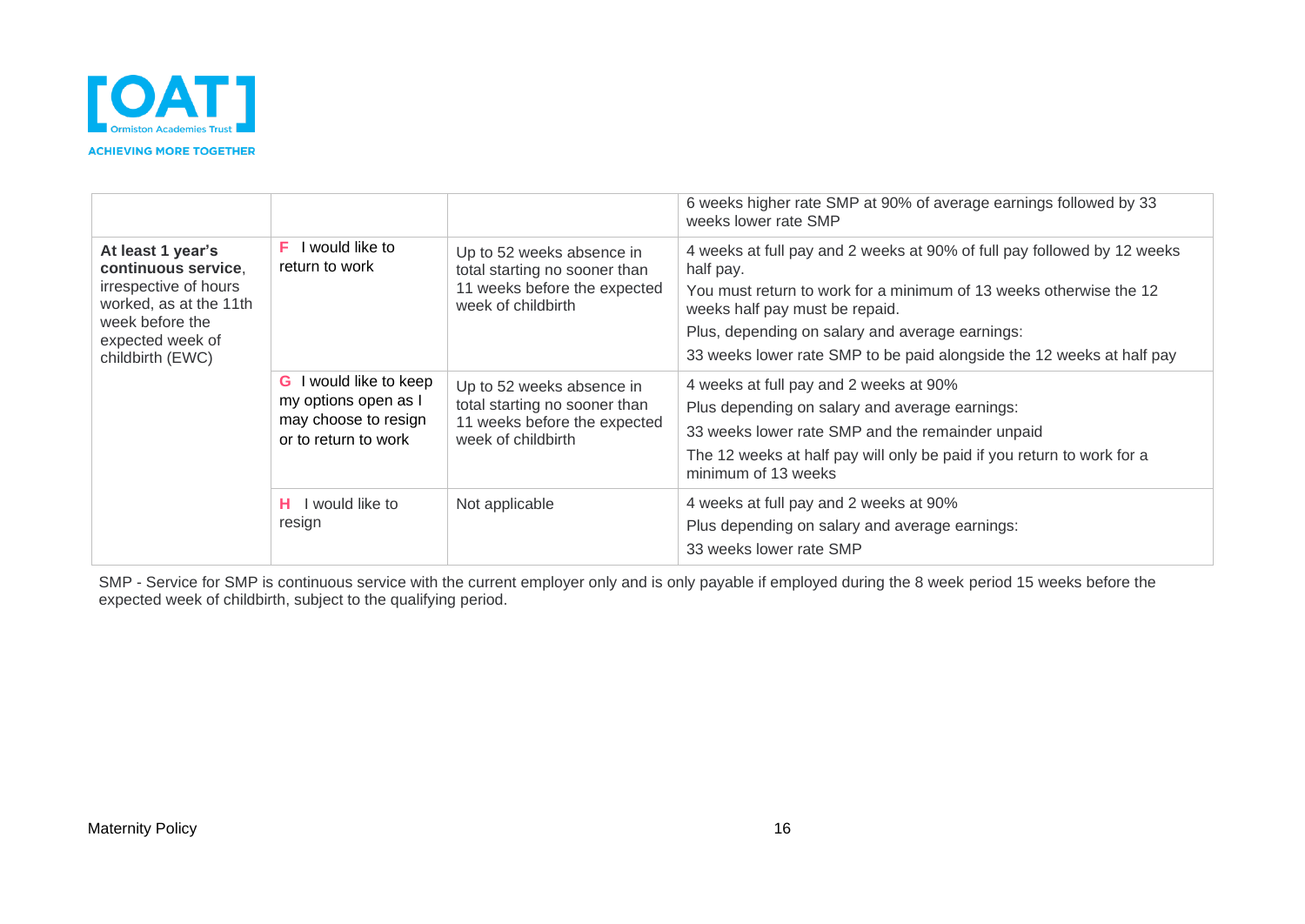

### <span id="page-16-1"></span><span id="page-16-0"></span>Checklist for Expectant Mothers

**Step 1** Inform your employer that you are pregnant and of your Expected Date of Delivery (EDD) or Expected Week of Childbirth (EWC). Statutory provision requires this to be done by the 15th week before the EWC.

**Step 2** Ensure a maternity risk assessment is completed by your employer in consultation with you, considering and incorporating any reasonable adjustments that may be necessary to keep you safe in your role.

**Step 3** Attend antenatal appointments as advised by your midwife/GP/nurse/registered medical practitioner. Remember you have a statutory entitlement to paid time off for these, including antenatal classes if they are recommended by your midwife/GP/nurse/registered medical practitioner. As a minimum, your partner is entitled to unpaid time off to accompany you to two appointments, up to 6.5 hours each time.

**Step 4** Obtain form MAT B1 from your midwife (after 20 weeks) and show it to your employer if they request it.

**Step 5** Consider options for maternity leave.

**Step 6** Inform your employer of your intended maternity leave start date. Your employer should assume that you will be taking 52 weeks. Complete necessary paperwork. Ensure you give the appropriate notice.

**Step 7** Teachers - ensure any discussions around performance management/pay progression take your maternity leave into account; objectives could/should be adjusted, and any pay progression should be awarded as if your absence did not take place. It may be appropriate to complete your review prior to you going on maternity leave, but it is not appropriate for your employer to use keep in touch (KIT) days for appraisal purposes.

**Step 8** Agree what contact there will be between yourself and your employer while you are on maternity leave and consider use of KIT days. Your employer should maintain reasonable contact with you while you are on maternity leave and ensure you are kept informed of any changes, including any promotion/job opportunities/reorganisations.

### **Step 9** Start your maternity leave

If your baby is born before you had intended to start your maternity leave, then your leave will automatically start from the day your baby is born.

If you are absent due to pregnancy-related illness during the four weeks before your EWC this will automatically trigger the start of your maternity leave.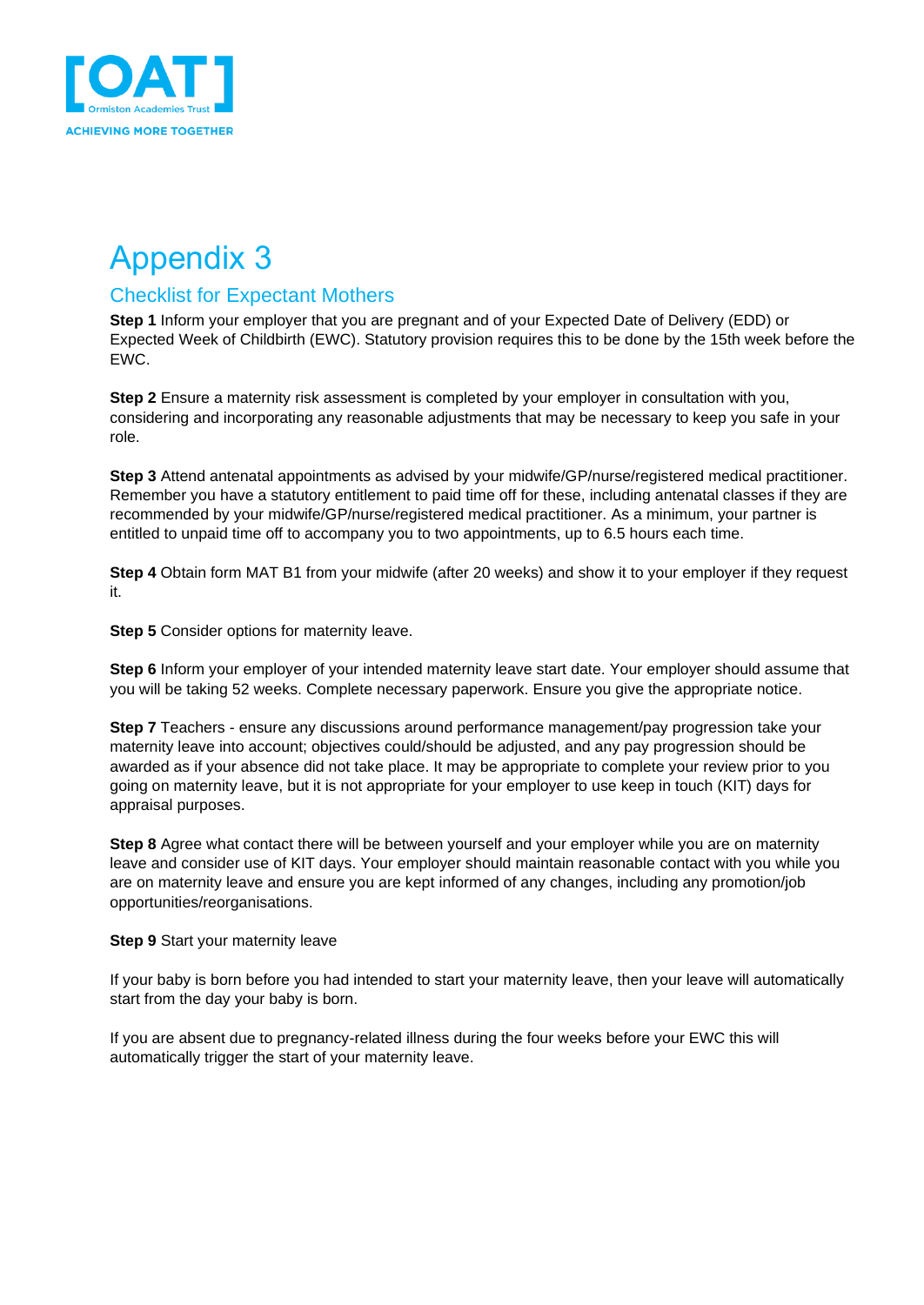

### <span id="page-17-1"></span><span id="page-17-0"></span>Support Staff Application for Maternity Leave and Pay

Please read the maternity policy and the table overleaf, then complete and return the form below to the Academy's office/HO during or before the 15th week before your expected week of childbirth.

| Name:              |  |
|--------------------|--|
| Payroll<br>Number: |  |
| Home<br>Address:   |  |
| Trust Name:        |  |

#### **Maternity Options**

### Please tick one option below. Refer to table in appendix 1.

| First date of maternity leave:<br>I understand this date can be altered and I must give at<br>least 28 days' notice of the revised date maternity leave<br>is to commence. |  |  |  |  |
|----------------------------------------------------------------------------------------------------------------------------------------------------------------------------|--|--|--|--|

I do not intend to return to work and thereby wish to formally terminate my contract of employment effective from:

Date:

The end of my maternity pay period

I have read and understand the maternity policy, which I have retained.

| $\sim$<br>$-111$ | ate |  |
|------------------|-----|--|
|                  |     |  |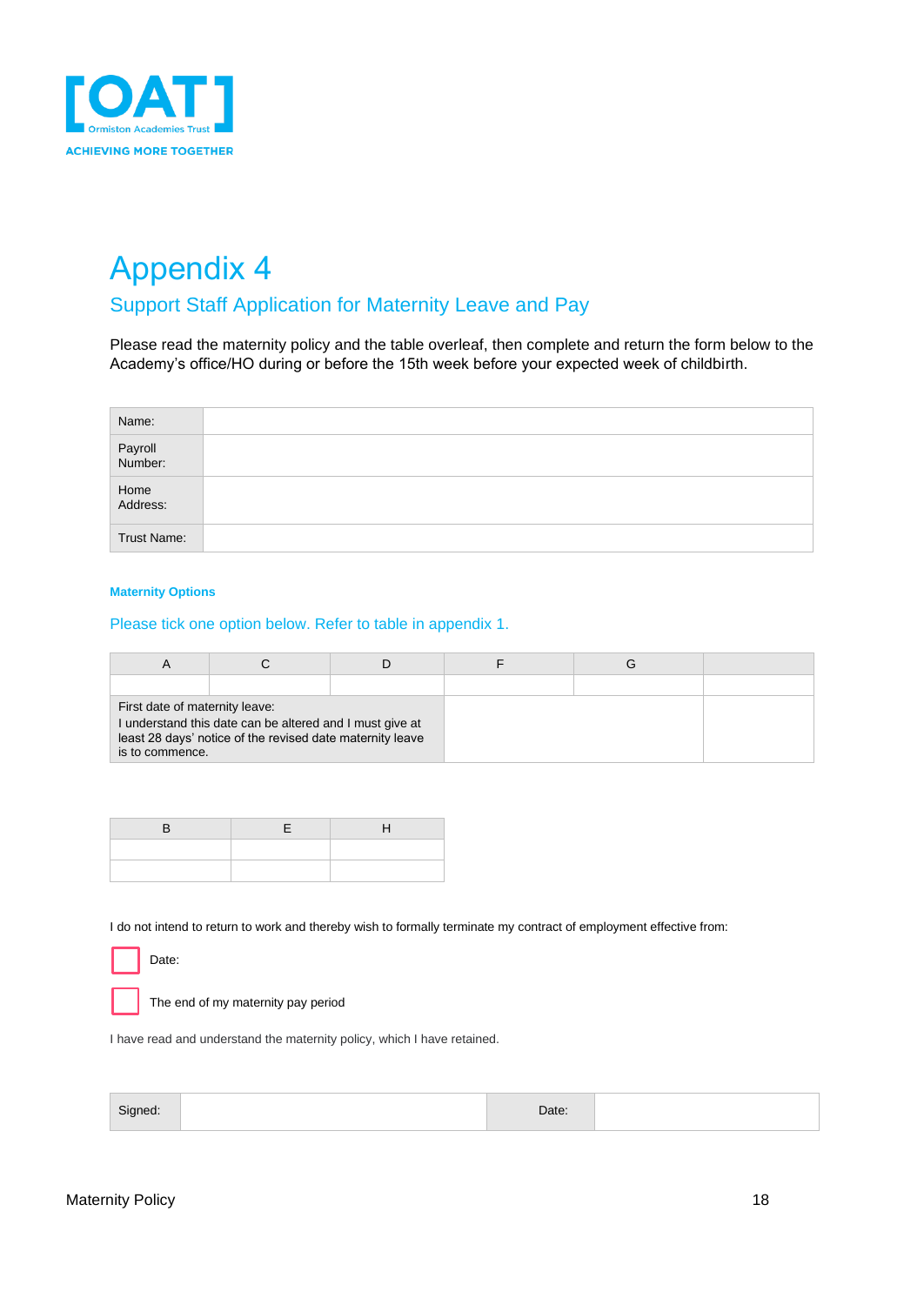

**NB.** If you wish to continue to pay pension contributions for any period of unpaid maternity leave, please contact your local authority's Pensions Section for further information.

#### **Expected Week of Childbirth (EWC)**

The MATB1 certificate is available from your midwife from the 20<sup>th</sup> week of pregnancy onwards **(please tick).** 



I enclose my MATB1 certificate with this form.



I will forward my MATB1 certificate to the Trust as soon as possible and understand that I will not receive any maternity pay until I provide this.

#### **Keeping in Touch Days**

You are entitled to "keep in touch" with the workplace for up to a maximum of 10 days during your maternity leave without affecting your entitlement to statutory or contractual maternity pay. The exact arrangements for "keeping in touch" must be discussed with your Principal/Line Manager.



I wish to discuss with my Principal/Line Manager arrangements for "keeping in touch" days.



I do not wish to discuss arrangements for "keeping in touch" days but reserve the right to discuss this with my Principal/Line Manager at a later date during my maternity leave.

#### **Authorising Signature**

I confirm that an assessment to identify hazards that could be a risk to any new, expectant, or breastfeeding mothers has been or will be undertaken and I have discussed "keeping in touch" days with the employee if requested.

**I certify that I have seen the original MATB1 certificate**

| Signed: | Date: |  |
|---------|-------|--|
|         |       |  |

**Please return this completed form to EPM as soon as possible to enable a response to be provided to the employee within 28 days of this form being returned to the Academy's office/HO.**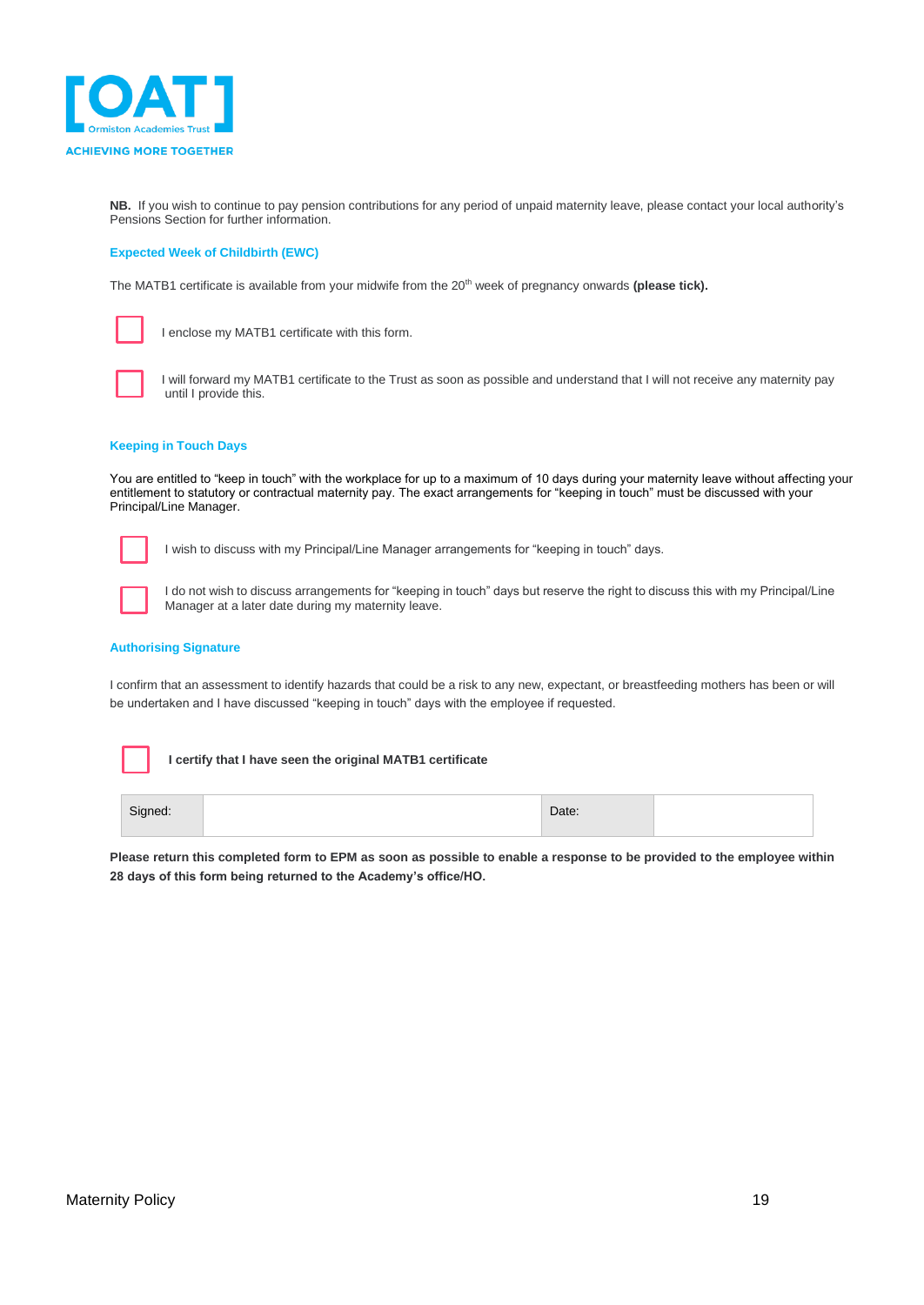

### <span id="page-19-1"></span><span id="page-19-0"></span>Teacher application Form for Maternity Leave and Pay

Please read the maternity policy and the table overleaf, then complete and return the form below to the Academy's office/HO during or before the 15th week before your expected week of childbirth.

| Name:              |  |
|--------------------|--|
| Payroll Number:    |  |
| Home Address:      |  |
| <b>Trust Name:</b> |  |

#### **Maternity Options**

Please tick one option below. Refer to table in appendix 2.

|              |                                                                                                                                                            |  | G |
|--------------|------------------------------------------------------------------------------------------------------------------------------------------------------------|--|---|
|              |                                                                                                                                                            |  |   |
| to commence. | First date of maternity leave:<br>I understand this date can be altered and I must give at<br>least 28 days' notice of the revised date maternity leave is |  |   |

I do not intend to return to work and thereby wish to formally terminate my contract of employment effective from:

| Date: |
|-------|
|       |

The end of my maternity pay period

I have read and understand the maternity policy, which I have retained.

**NB.** If you are intending to take a period of unpaid absence during your maternity leave you should be aware that you will not pay contributions during this period. You are advised to contact Teachers Pensions to seek advice on the effect that a period of unpaid maternity leave will have as well as any options available to enhance your pension[: www.teacherspensions.co.uk](http://www.teacherspensions.co.uk/)

#### **Expected Week of Childbirth (EWC)**

The MATB1 certificate is available from your midwife from the 20th week of pregnancy onwards **(please tick)**

I enclose my MATB1 certificate with this form.

#### Maternity Policy 20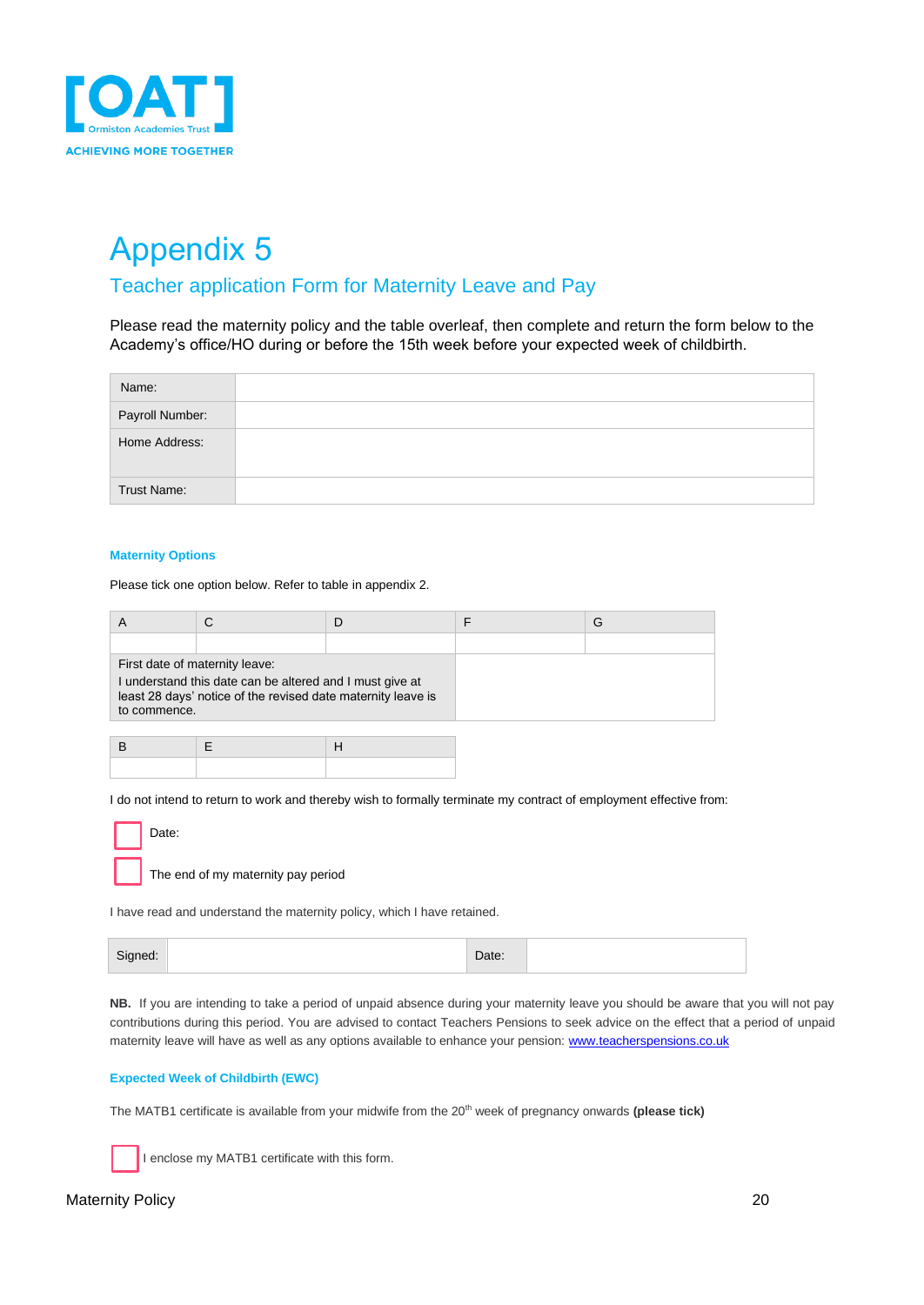

I will forward my MATB1 certificate to the Trust as soon as possible and understand that I will not receive any maternity pay until I provide this.

#### **Keeping in Touch Days**

You are entitled to "keep in touch" with the workplace for up to a maximum of 10 days during your maternity leave without affecting your entitlement to statutory or contractual maternity pay. The exact arrangements for "keeping in touch" must be discussed with your Principal/Line Manager.



I wish to discuss with my Principal/Line Manager arrangements for "keeping in touch" days.

I do not wish to discuss arrangements for "keeping in touch" days but reserve the right to discuss this with my Principal/Line Manager at a later date during my maternity leave.

#### **Authorising Signature**

I confirm that an assessment to identify hazards that could be a risk to any new, expectant, or breastfeeding mothers has been or will be undertaken and I have discussed "keeping in touch" days with the employee if requested.

#### **I certify that I have seen the original MATB1 certificate**

| <b>Signeo</b><br>- - | Date: |  |
|----------------------|-------|--|
|                      |       |  |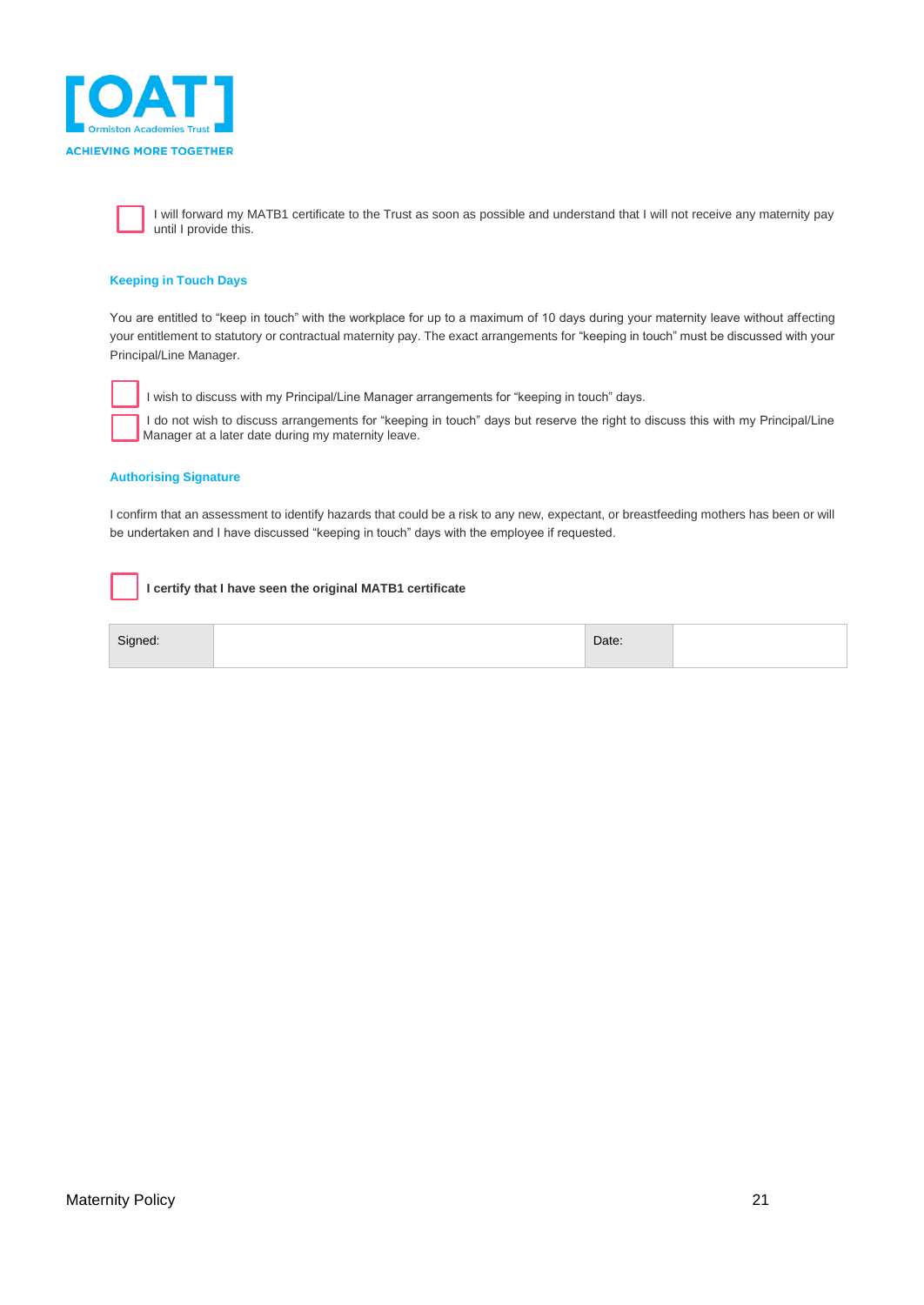

### Risk Assessment – New and Expectant Mothers

*(Please note this is a live document and regular updates/changes may be needed, please amend accordingly as a new and expectant mother this document must be reviewed on a regular basis approximately every 3 months)*

|                           | Title of risk assessment New and Expectant Mothers | Date of Assessment |                                 |
|---------------------------|----------------------------------------------------|--------------------|---------------------------------|
| Name of Assessor          |                                                    | Location           | All Academies/Head Office Staff |
|                           |                                                    |                    |                                 |
| Person affected           |                                                    |                    |                                 |
|                           |                                                    |                    |                                 |
| Description of activities |                                                    |                    |                                 |
|                           |                                                    |                    |                                 |

<span id="page-21-1"></span><span id="page-21-0"></span>

| <b>Hazards</b> | Who can be harmed | <b>Existing Controls and Working Practices</b> | <b>Estimated Risk following</b><br><b>controls</b><br>$(S \times L = Total)$ |            |       | <b>Additional</b><br><b>Control</b><br><b>Measures</b> | <b>Actions</b><br>(Who,<br><b>Due</b><br>Date) |
|----------------|-------------------|------------------------------------------------|------------------------------------------------------------------------------|------------|-------|--------------------------------------------------------|------------------------------------------------|
|                |                   |                                                | Severity                                                                     | Likelihood | Total |                                                        |                                                |
|                |                   |                                                |                                                                              |            |       |                                                        |                                                |
|                |                   |                                                |                                                                              |            |       |                                                        |                                                |
|                |                   |                                                |                                                                              |            |       |                                                        |                                                |
|                |                   |                                                |                                                                              |            |       |                                                        |                                                |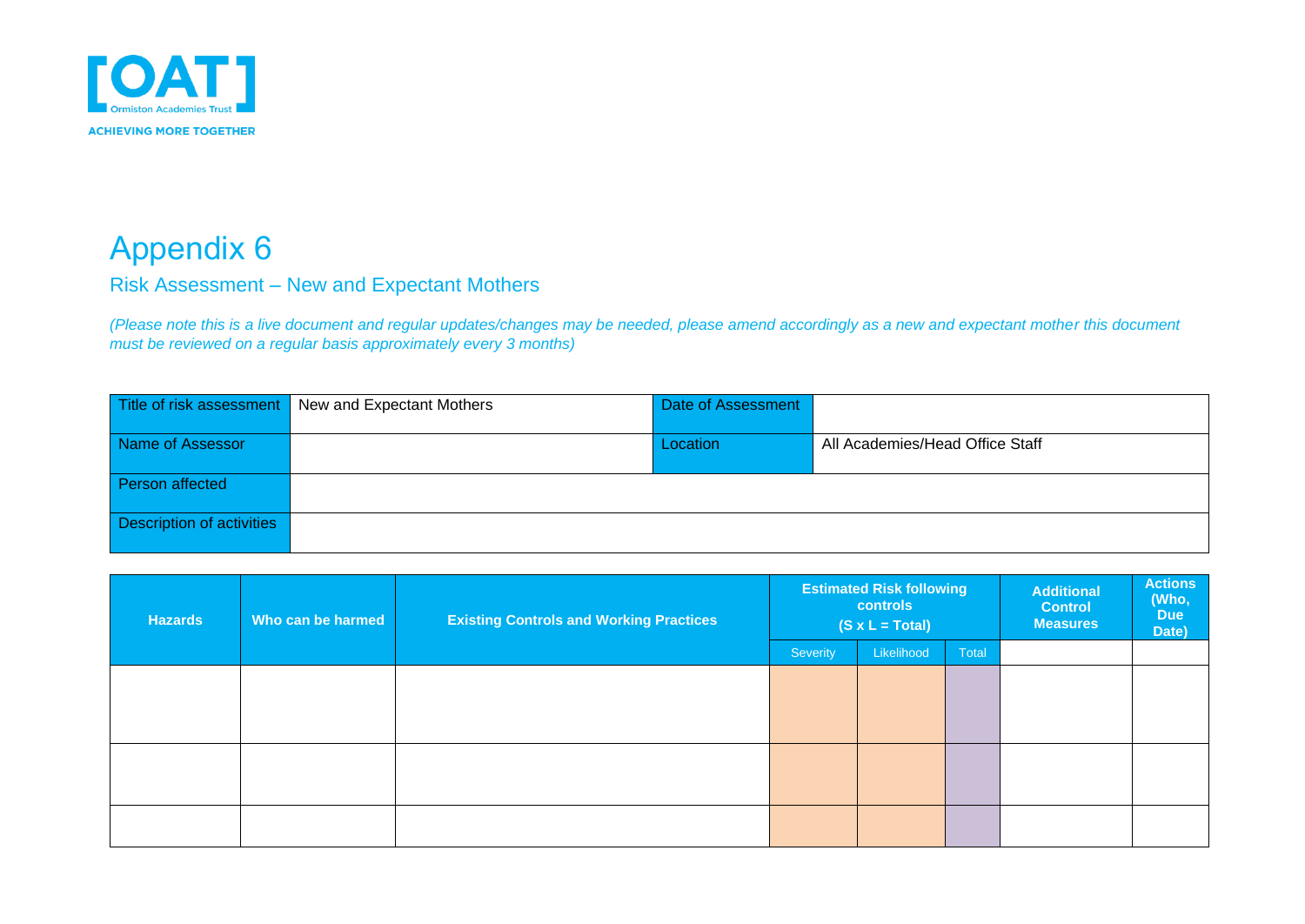

| <b>Hazards</b><br>Who can be harmed |  | <b>Existing Controls and Working Practices</b> | <b>Estimated Risk following</b><br>controls<br>$(S \times L = Total)$ |            | <b>Additional</b><br><b>Control</b><br><b>Measures</b> | <b>Actions</b><br>(Who,<br><b>Due</b><br>Date) |  |
|-------------------------------------|--|------------------------------------------------|-----------------------------------------------------------------------|------------|--------------------------------------------------------|------------------------------------------------|--|
|                                     |  |                                                | Severity                                                              | Likelihood | Total                                                  |                                                |  |
|                                     |  |                                                |                                                                       |            |                                                        |                                                |  |
|                                     |  |                                                |                                                                       |            |                                                        |                                                |  |
|                                     |  |                                                |                                                                       |            |                                                        |                                                |  |
|                                     |  |                                                |                                                                       |            |                                                        |                                                |  |
|                                     |  |                                                |                                                                       |            |                                                        |                                                |  |
|                                     |  |                                                |                                                                       |            |                                                        |                                                |  |
|                                     |  |                                                |                                                                       |            |                                                        |                                                |  |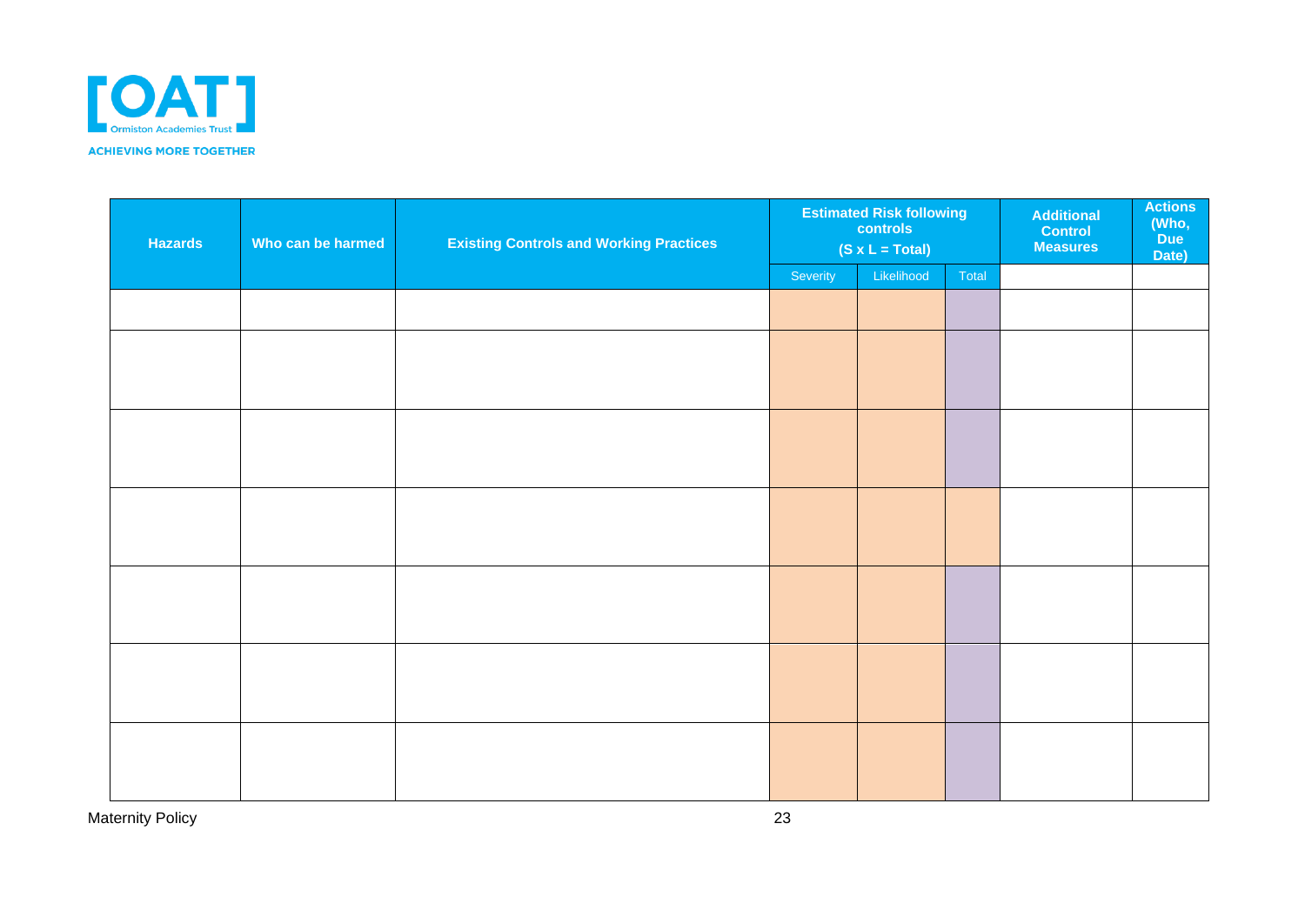

| <b>Hazards</b> | Who can be harmed | <b>Existing Controls and Working Practices</b> | <b>Estimated Risk following</b><br><b>controls</b><br>$(S \times L = Total)$ |            |       | <b>Additional</b><br><b>Control</b><br><b>Measures</b> | <b>Actions</b><br>(Who,<br><b>Due</b><br>Date) |
|----------------|-------------------|------------------------------------------------|------------------------------------------------------------------------------|------------|-------|--------------------------------------------------------|------------------------------------------------|
|                |                   |                                                | Severity                                                                     | Likelihood | Total |                                                        |                                                |
|                |                   |                                                |                                                                              |            |       |                                                        |                                                |
|                |                   |                                                |                                                                              |            |       |                                                        |                                                |
|                |                   |                                                |                                                                              |            |       |                                                        |                                                |
|                |                   |                                                |                                                                              |            |       |                                                        |                                                |
|                |                   |                                                |                                                                              |            |       |                                                        |                                                |
|                |                   |                                                |                                                                              |            |       |                                                        |                                                |

| Acknowledgements & Signatures                                                                                                                |  |                                                                                                                                                                                                                            |       |  |
|----------------------------------------------------------------------------------------------------------------------------------------------|--|----------------------------------------------------------------------------------------------------------------------------------------------------------------------------------------------------------------------------|-------|--|
| Risk Assessor: By signing this risk assessment, I acknowledge my<br>responsibility as the Risk Assessor for conducting this risk assessment. |  | Management: By signing this risk assessment, I acknowledge my responsibility<br>as the department management for reviewing and approving this risk<br>assessment and communicating controls and any improvements to staff. |       |  |
| Risk Assessor Name and Signature:<br>Date:                                                                                                   |  | Manager Name and Signature:                                                                                                                                                                                                | Date: |  |
| Review date:                                                                                                                                 |  |                                                                                                                                                                                                                            |       |  |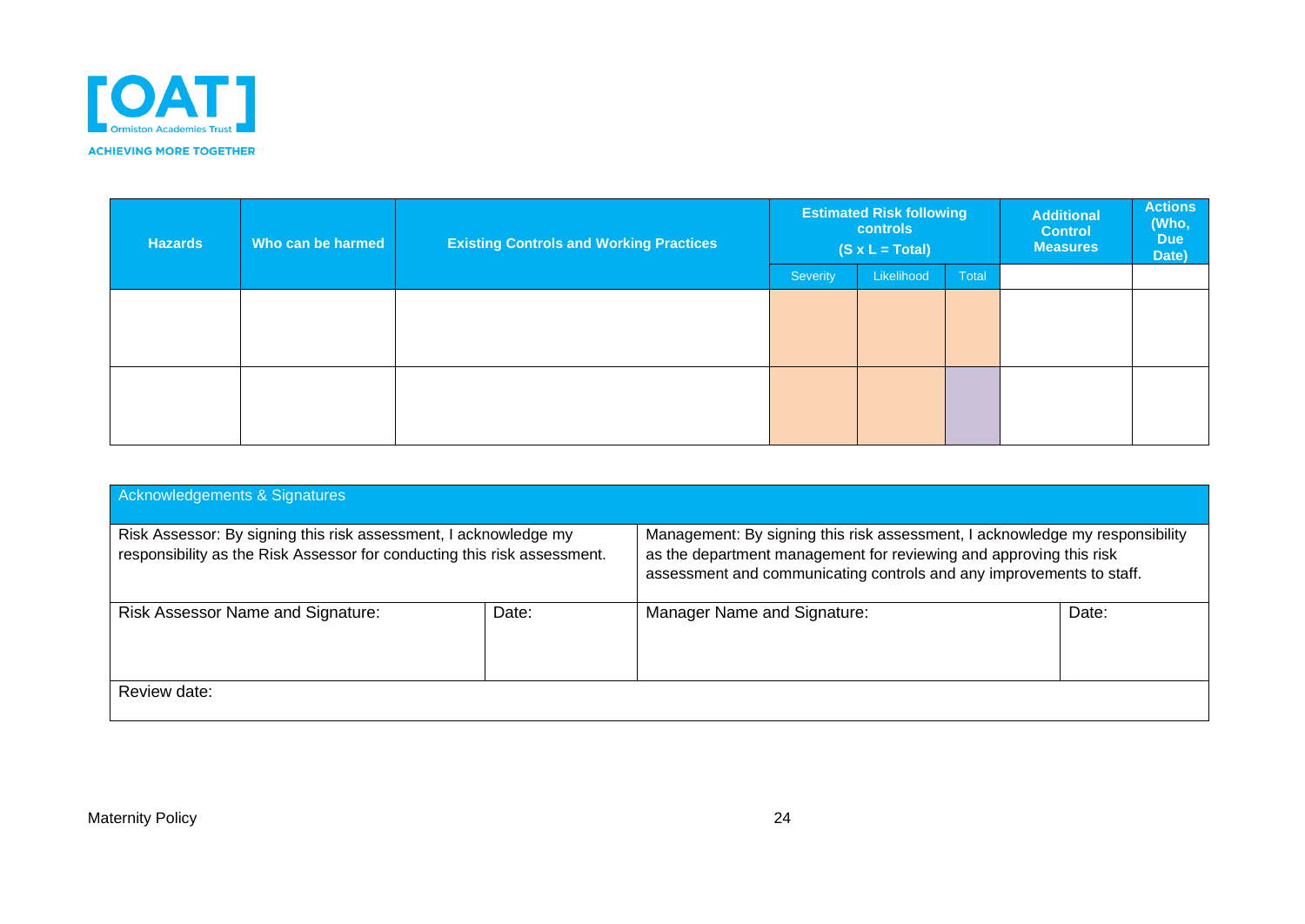

|                         | Guidance                                                                                                              |                                                                                                                                                                  |  |  |  |  |  |  |  |
|-------------------------|-----------------------------------------------------------------------------------------------------------------------|------------------------------------------------------------------------------------------------------------------------------------------------------------------|--|--|--|--|--|--|--|
|                         |                                                                                                                       |                                                                                                                                                                  |  |  |  |  |  |  |  |
|                         | Severity of Harm from this Hazard                                                                                     |                                                                                                                                                                  |  |  |  |  |  |  |  |
|                         |                                                                                                                       |                                                                                                                                                                  |  |  |  |  |  |  |  |
|                         | Total Estimated Risk = Severity x Likelihood                                                                          |                                                                                                                                                                  |  |  |  |  |  |  |  |
|                         |                                                                                                                       | Hazards with significance factors equal to or greater than 16 or a Severity Rating of 4 or 5 warrants the use of additional controls and an action plan that has |  |  |  |  |  |  |  |
| been reviewed           |                                                                                                                       |                                                                                                                                                                  |  |  |  |  |  |  |  |
|                         |                                                                                                                       |                                                                                                                                                                  |  |  |  |  |  |  |  |
| <b>Score</b>            | <b>Severity / Consequence</b>                                                                                         | <b>Effects</b>                                                                                                                                                   |  |  |  |  |  |  |  |
|                         |                                                                                                                       |                                                                                                                                                                  |  |  |  |  |  |  |  |
| $\overline{1}$          | <b>NEGLIGIBLE</b>                                                                                                     | Negligible injury or health implications with no treatment or first-aid only. .                                                                                  |  |  |  |  |  |  |  |
| 2                       | <b>MINOR</b>                                                                                                          | No-Lost Time Injury(ies) and no chronic effects, but treatment beyond first aid may be required.                                                                 |  |  |  |  |  |  |  |
|                         |                                                                                                                       |                                                                                                                                                                  |  |  |  |  |  |  |  |
| 3                       | <b>MODERATE</b>                                                                                                       | Person suffering Lost Time Injury, RIDDOR, hospital treatment or job restriction/business affected by outbreak                                                   |  |  |  |  |  |  |  |
|                         |                                                                                                                       |                                                                                                                                                                  |  |  |  |  |  |  |  |
| $\overline{\mathbf{4}}$ | <b>SERIOUS</b>                                                                                                        | Illness resulting in time off work long term/ill health                                                                                                          |  |  |  |  |  |  |  |
| $\overline{5}$          | <b>MAJOR</b>                                                                                                          | Fatality                                                                                                                                                         |  |  |  |  |  |  |  |
|                         |                                                                                                                       |                                                                                                                                                                  |  |  |  |  |  |  |  |
|                         | <b>Likelihood of Potential Exposure to this Hazard</b>                                                                |                                                                                                                                                                  |  |  |  |  |  |  |  |
|                         |                                                                                                                       |                                                                                                                                                                  |  |  |  |  |  |  |  |
| Score                   | Definition                                                                                                            |                                                                                                                                                                  |  |  |  |  |  |  |  |
| $\overline{1}$          |                                                                                                                       |                                                                                                                                                                  |  |  |  |  |  |  |  |
|                         | Little or no chance of occurrence; would require an extraordinary combination of factors for the situation to result. |                                                                                                                                                                  |  |  |  |  |  |  |  |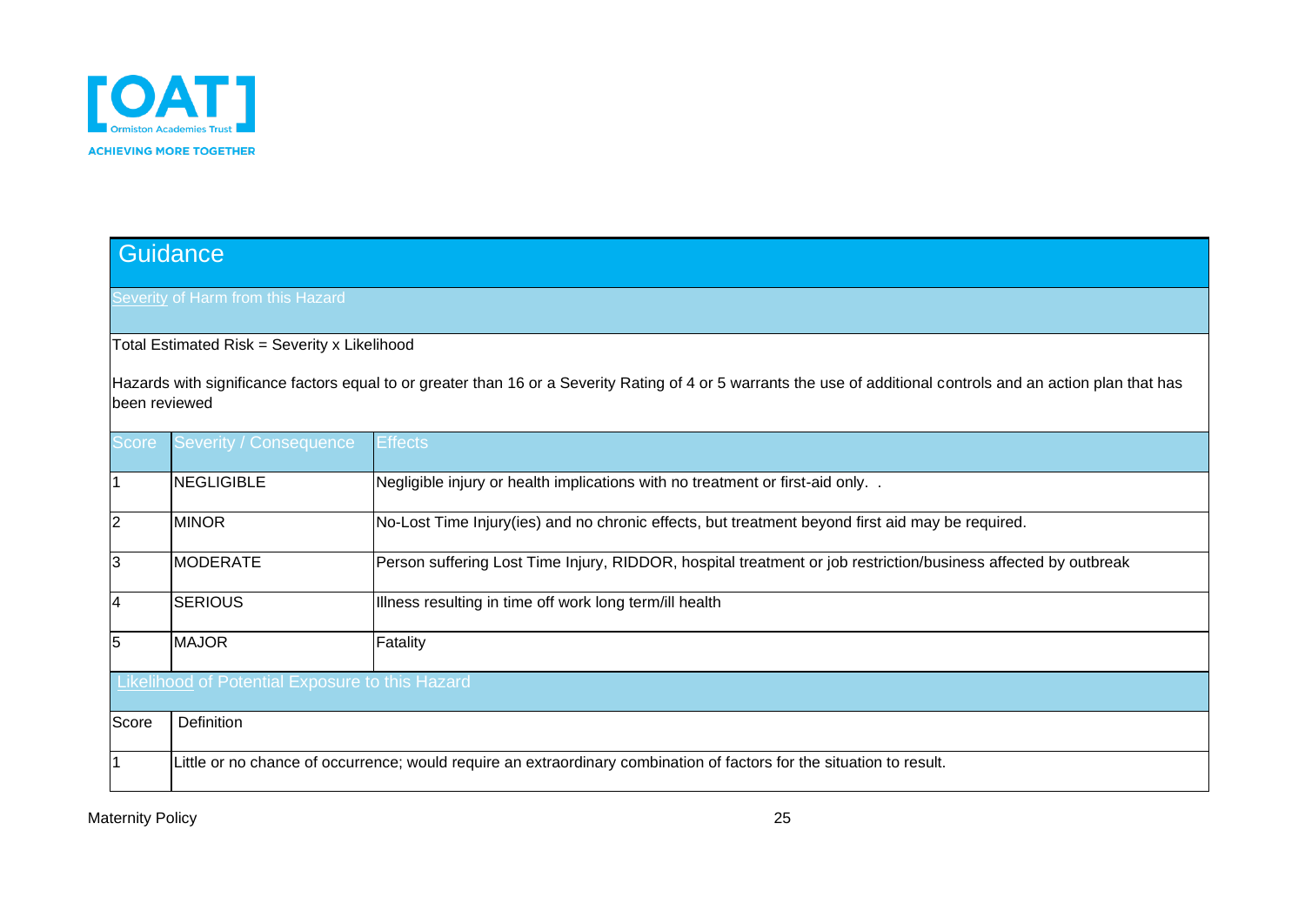

| Not likely to occur in normal circumstances                                   |
|-------------------------------------------------------------------------------|
| Possible when additional factors are present but otherwise unlikely to occur. |
| Such an event is known to have occurred and is likely to re occur.            |
| Almost inevitable that an incident would result / occurs frequently           |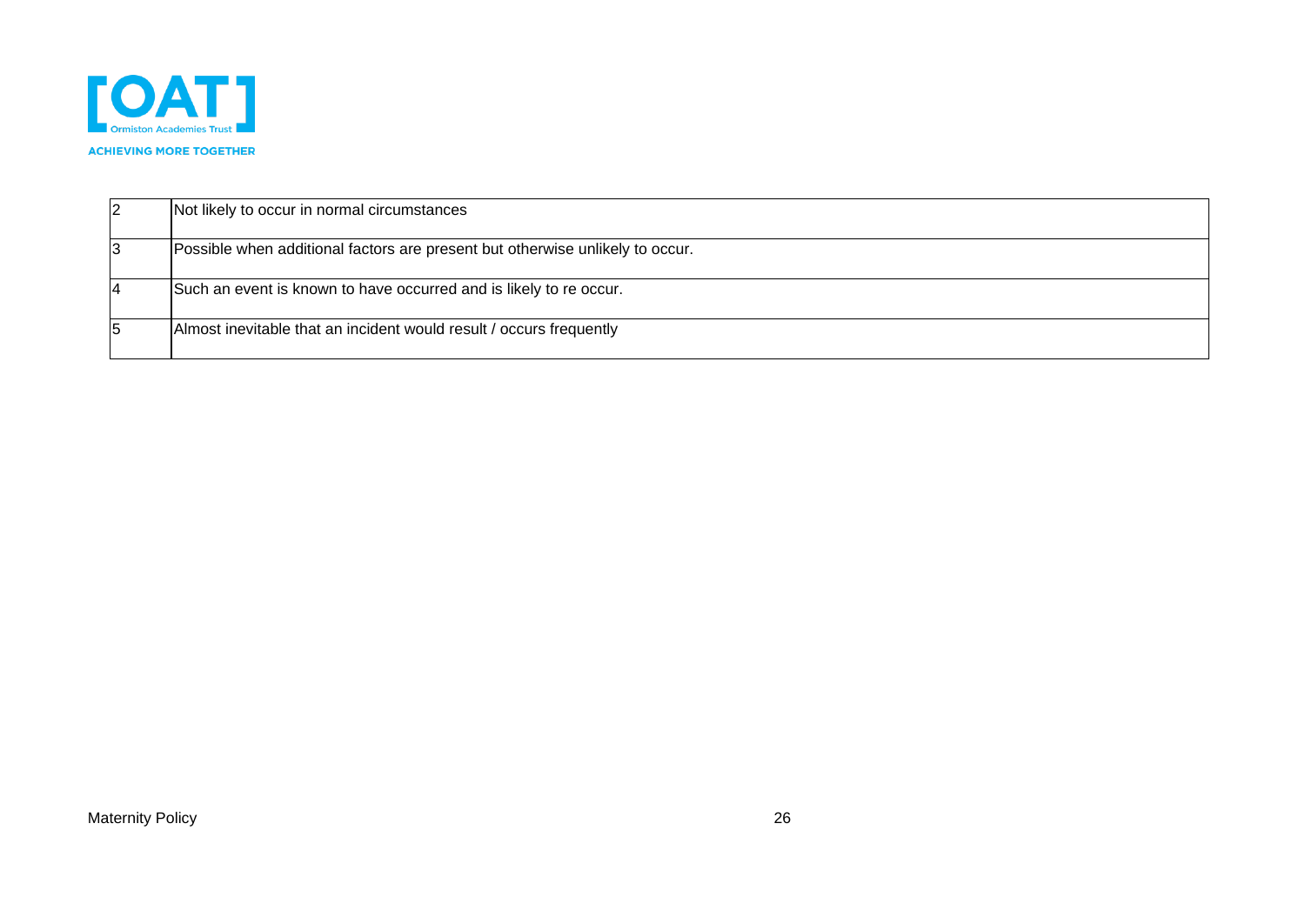

| <b>Risk Rating</b> |                             | <b>Severity / Consequence</b> |                      |                         |                         |                 |
|--------------------|-----------------------------|-------------------------------|----------------------|-------------------------|-------------------------|-----------------|
|                    |                             | 1.<br><b>Negligible</b>       | 2.<br><b>Minor</b>   | 3.<br>moderate          | 4.<br><b>Serious</b>    | 5.<br>Major     |
|                    | -1.<br><b>Very unlikely</b> | $\mathbf{1}$                  | $\overline{2}$       | $\overline{\mathbf{3}}$ | $\overline{\mathbf{4}}$ | $5\phantom{.0}$ |
|                    | 2.<br><b>Unlikely</b>       | $\overline{2}$                | $\blacktriangleleft$ | $6\phantom{1}$          | $\pmb{8}$               | 10              |
| Likelihood         | 3.<br><b>Possible</b>       | $\mathbf{3}$                  | $6\phantom{1}$       | 9                       | $12$                    | 15              |
|                    | $\mathbf{4}$ .<br>Likely    | $\overline{\mathbf{4}}$       | $\boldsymbol{8}$     | $12$                    | 16                      | 20              |
|                    | 5.<br>Probable              | $5\phantom{.0}$               | 10                   | 15                      | 20                      | 25              |

<span id="page-26-0"></span>

| <b>Rating Bandings</b>                                                   |                                                                                                               |                                                                                                                            |  |  |  |  |  |
|--------------------------------------------------------------------------|---------------------------------------------------------------------------------------------------------------|----------------------------------------------------------------------------------------------------------------------------|--|--|--|--|--|
| Low risk $(1-6)$                                                         | Medium Risk (8-12)                                                                                            | <b>High Risk (15-25)</b>                                                                                                   |  |  |  |  |  |
| Continue, but review periodically to ensure controls<br>remain effective | Continue, but implement additional reasonably<br>practicable controls where possible and monitor<br>regularly | STOP THE ACTIVITY-<br>Identify new controls. Activity must not proceed until<br>risks are reduced to a low or medium level |  |  |  |  |  |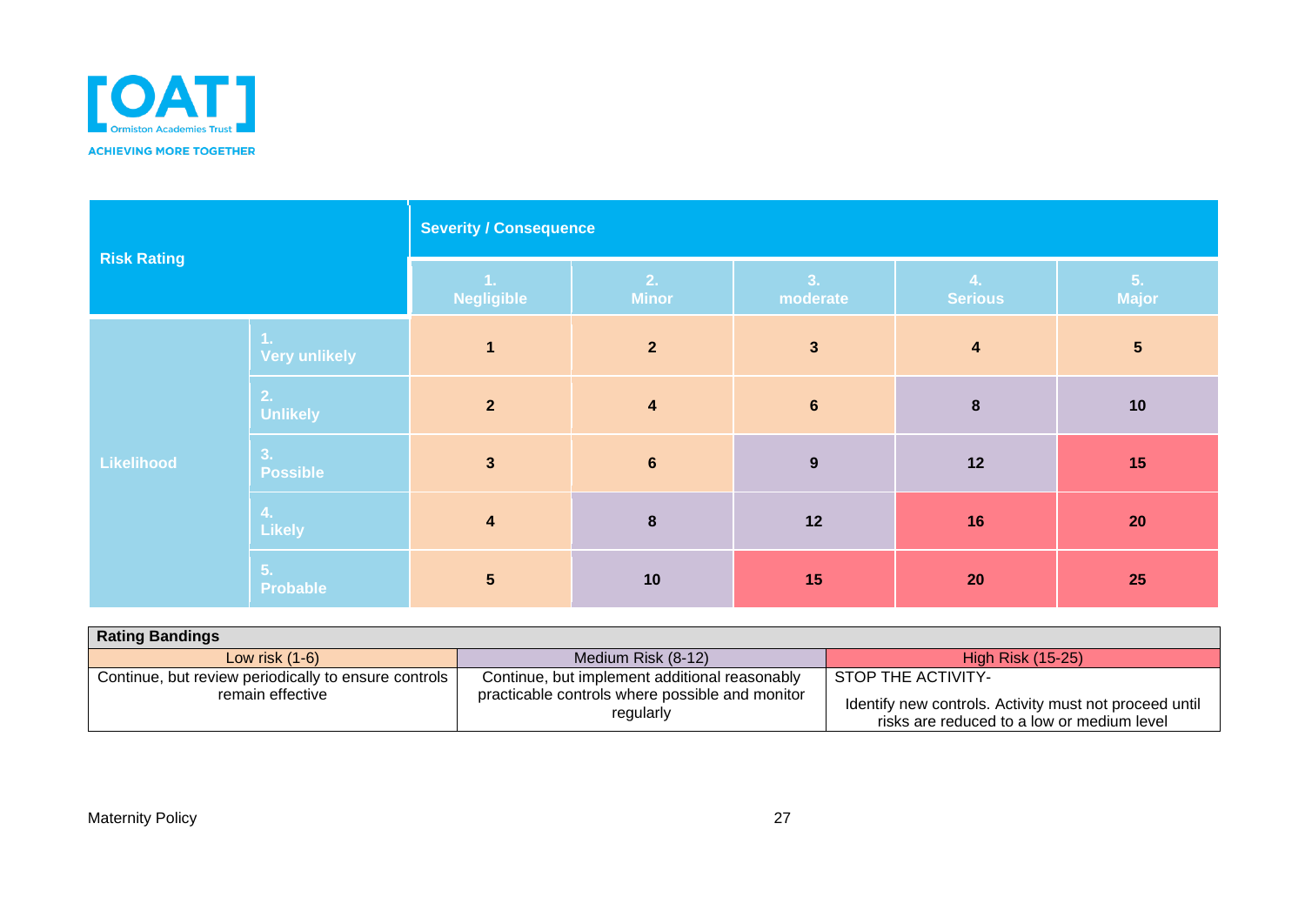

### Examples of Risk to Consider when Completing the Risk Assessment Physical Job Demands

### **Does the Work Involve:**

- Lifting or Pushing Heavy Objects
- Standing or Squatting for long periods of time
- A lot of Walking
- Working at a height
- Shift Work e.g does it involve working at night or into the night
- Will any tasks become more hazardous to the worker's changing shape or size
- Access areas with Limited space e.g. Store Rooms
- Climbing Steep Steps

### Mental Job Demands

#### **Does the Work Involve:**

- Meeting Challenging Deadlines
- Rapidly changing priorities and demands
- High degree of concentration

### <span id="page-27-0"></span>Working Conditions

#### **Does the Work Involve:**

- Lone working or remote locations
- Home Working
- Easy access to toilet facilities
- Toilet breaks when necessary
- Rest Breaks when needed
- Control pace of workload

### <span id="page-27-2"></span><span id="page-27-1"></span>Maternity Policy 28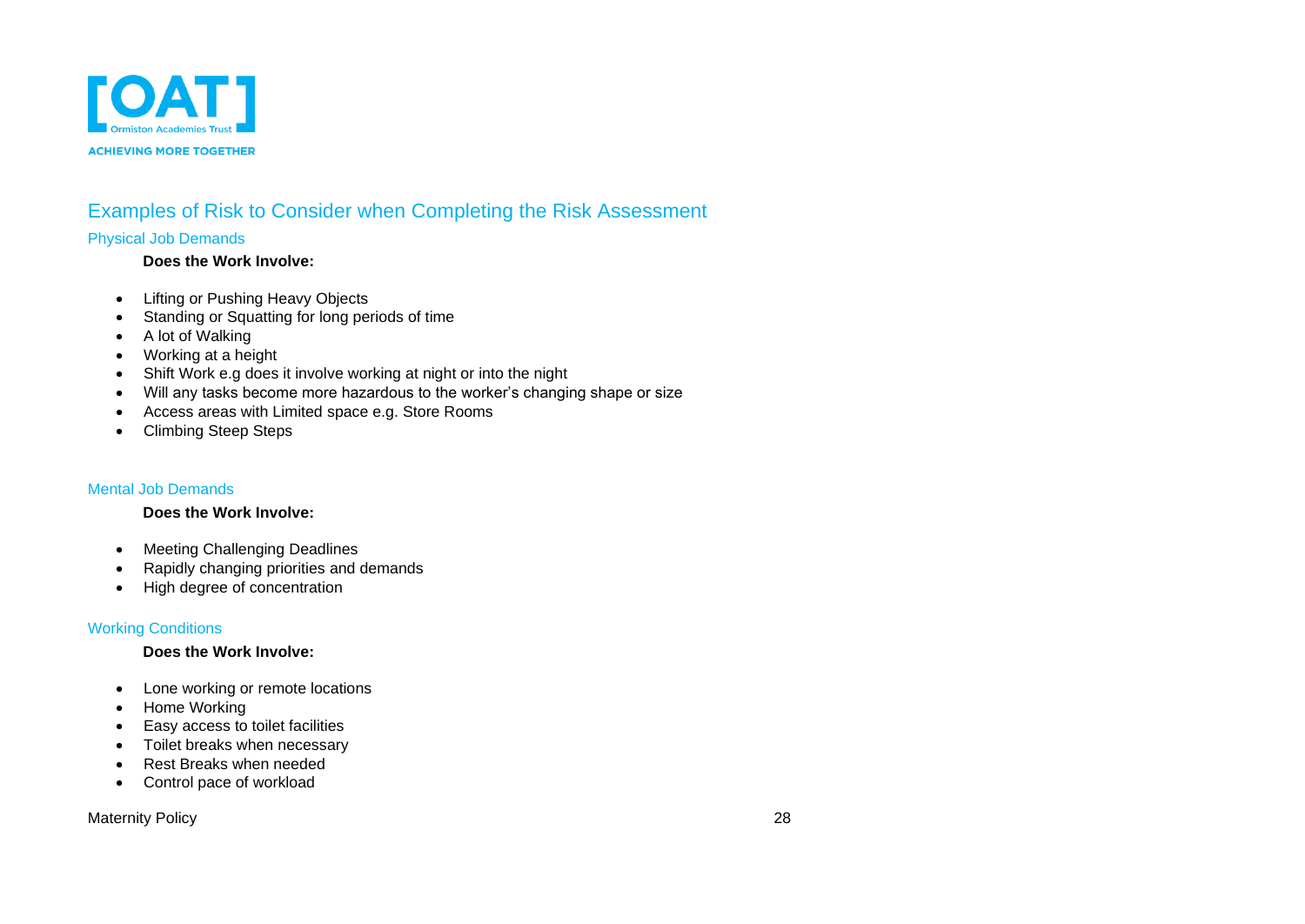

#### **ACHIEVING MORE TOGETHER**

- Risks of Violence at Work
- Fatigue
- Occupational stress
- Dealing with members of the Public e.g distressed or disturbed people.
- Obstacles in corridors or offices
- Easy access for fire activation
- Air pollution e.g. diesel fumes
- Reasonable Working temperature
- Working space including adjustable seat

#### Specific Hazards

### **Does the Work Involve:**

- Use of Chemicals, paint, toxins or mutagens
- Exposure to vibration e.g. Hand tools etc
- Ionizing Radiation
- <span id="page-28-0"></span>• Personal Protective Clothing to be worn